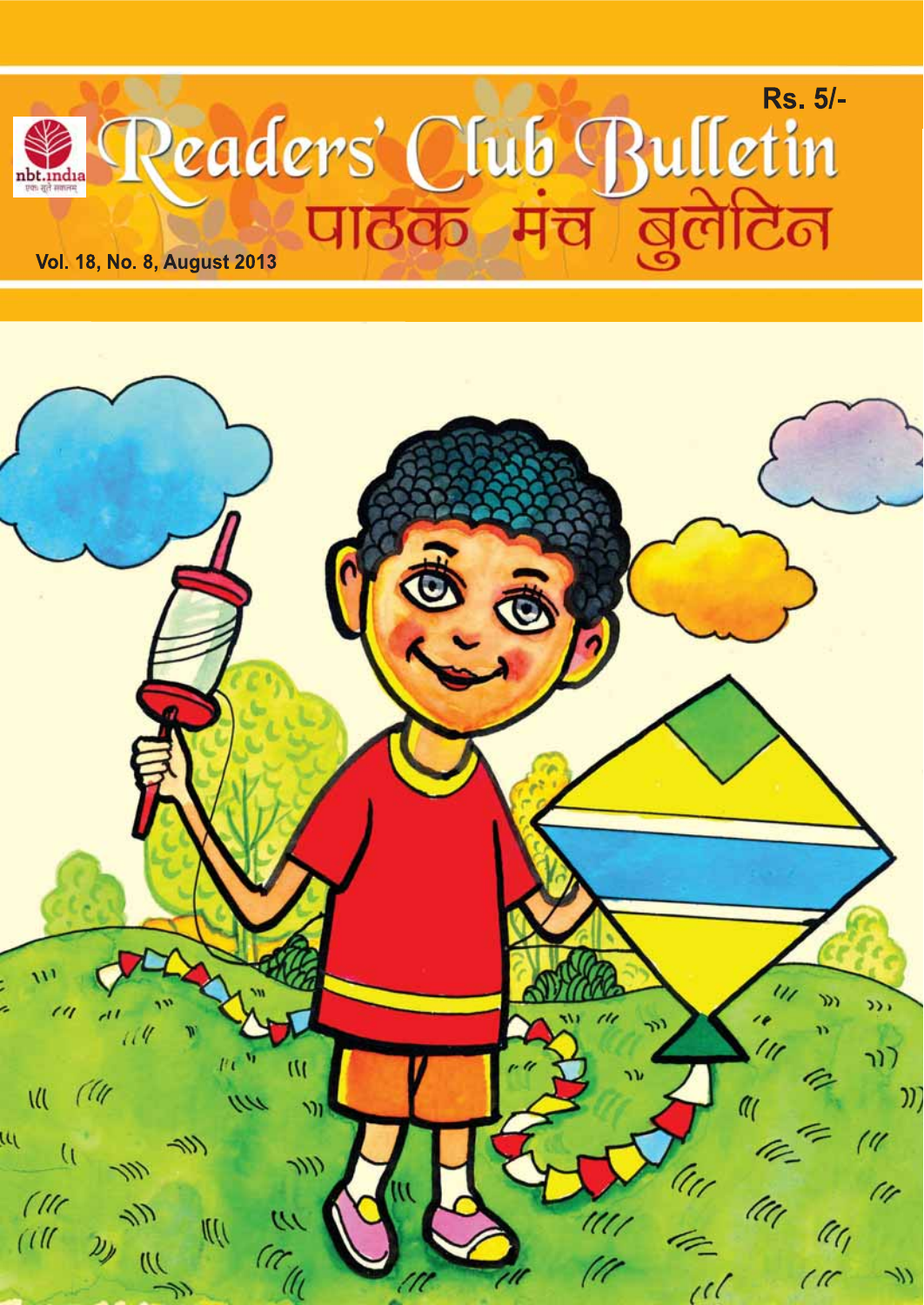

पाठक मंच बुलेटिन

| Vol. 18, No. 8, August 2013                                                                                                         | वर्ष 18, अंक 8, अगस्त 2013                       |                                                  |              |
|-------------------------------------------------------------------------------------------------------------------------------------|--------------------------------------------------|--------------------------------------------------|--------------|
| Editor / संपादक<br><b>Manas Ranjan Mahapatra</b>                                                                                    | Contents/सूची                                    |                                                  |              |
| मानस रंजन महापात्र<br>Assistant Editors / सहायक संपादकगण<br>Deepak Kumar Gupta                                                      | सरफरोशी की तमन्ना<br>सात समुंदर                  | रामप्रसाद बिस्मिल<br>डॉ. अमिताभ शंकर राय चौधरी 3 | 2            |
| दीपक कुमार गुप्ता<br>Surekha Sachdeva<br>सुरेखा सचदेव                                                                               | Jallianwallan Bagh<br>कालापानी : क्रांतिकारियों  | Bhisham Sahni<br>अल्पना भसीन                     | $\tau$<br>12 |
| Production Officer / उत्पादन अधिकारी<br><b>Narender Kumar</b>                                                                       | मोर<br>मछली जल की रानी है                        | गोविन्द भारद्राज<br>संगीता सेठी                  | 15<br>16     |
| नरेन्द्र कुमार<br>Illustrator / चित्रकार<br><b>Arup Kumar Gupta</b>                                                                 | Easy-going Harpey<br>घमंडी रहे अकेला             | Avril C. D'souza<br>रश्मि बडथ्वाल                | 19<br>21     |
| अरूप कुमार गुप्ता<br>Printed and published by Mr. Satish Kumar, Joint<br>Director (Production), National Book Trust, India,         | राखी का त्योहार<br>Loony Limericks               | अक्षिता<br>Ratna Manucha                         | 24<br>25     |
| Nehru Bhawan 5, Institutional Area, Phase-II,<br>Vasant Kunj, New Delhi-110070<br>Printed at Pushpak Press Pvt, Ltd. 203-204, DSIDC | राम पहुँचा शहर<br>The Baobab Tree                | प्रभात कुमार दास<br>Anupa Roy                    | 26<br>27     |
| Shed, Ph-I Okhla Ind. Area, New Delhi.<br>Typeset at Nath Graphics, 1/21, Sarvapriya Vihar,<br>New Delhi-110016                     | When Raju began to<br>विशालतम पक्षी : शुतुरमुर्ग | Yash K.K.<br>सतीश कुमार अल्लीपुरी                | 30<br>31     |

*Editorial Address / संपादकीय पता* 

National Centre for Children's Literature, National Book Trust, India, Nehru Bhawan 5, Institutional Area, Phase - II, Vasant Kunj, New Delhi-110070

राष्ट्रीय बाल साहित्य केंद्र, नेशनल बुक ट्रस्ट, इंडिया, नेहरू भवन, 5 इंस्टीट्यूशनल एरिया, फेस-II, वसंत कुंज, नई दिल्ली-110070 E-Mail (ई-मेल) : office.nbt@nic.in

Per Copy / एक प्रति Rs. 5.00 Annual subscription / वार्षिक ग्राहकी : Rs. 50.00

Please send your subscription in favour of **National Book Trust, India.**

कृपया भुगतान **नेशनल बुक ट्रस्ट, इंडिया के** नाम भेजें।

This Bulletin is meant for free distribution to Readers' Clubs associated with National Centre for Children's Literature. यह बुलेटिन राष्ट्रीय बाल साहित्य केंद्र से जुड़े पाठक मंचो को नि:शुल्क वितरित किया जाता है।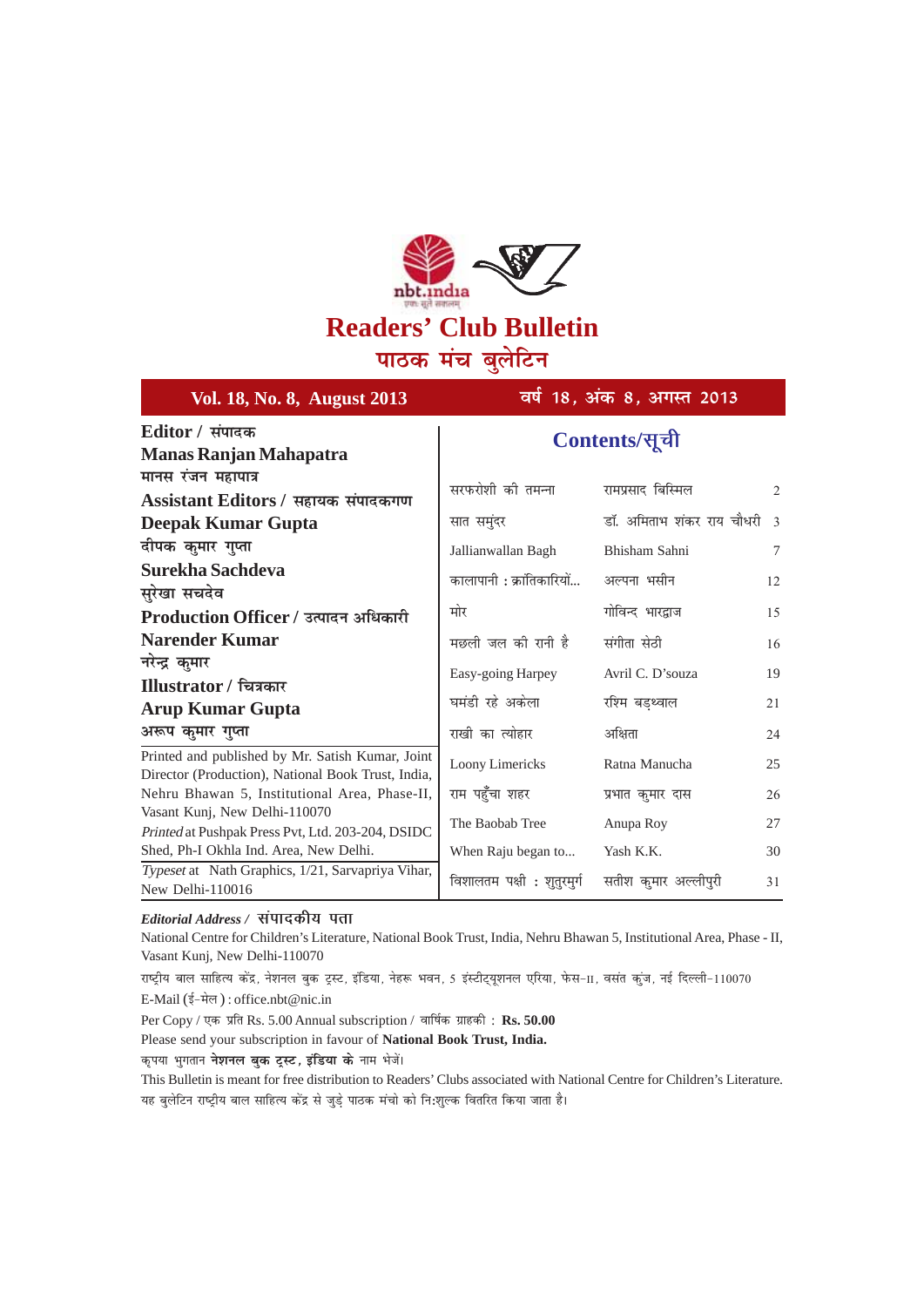### **Storytelling Session on NBT's Foundation Day**



**Dr M M Pallam Raju**, Hon'ble Union Minister for Human Resource Development inaugurated the National Centre for Children's Literature (NCCL) Library, a wing of the National Book Trust, India at Nehru Bhawan on the occasion of the 56<sup>th</sup> Foundation Day of NBT on 1 August 2013. He appreciated the efforts of NBT and hoped that this Library will serve the children and children's literature.

On this occasion, a storytelling session for school children was also organized at the NBT Book Shop in which Shri Prakash Manu and Ms Paro Anand, renowned authors for children interacted with the children and narrated



some of their stories. Dr Pallam Raju also participated in the session and said that such sessions should be held regularly. He also had a photo session with the participating children.

Recalling his childhood days, Shri Prakash Manu said that he used to read a lot apart from his textbooks and from the habit of reading he developed his skills in writing. He said that books open the world to us, provide us knowledge with pleasure and therefore books are important.



Ms Paro Anand said that during her childhood she was not sure what she wished to be but she was sure that she wanted to have knowledge about different subjects and therefore she started reading books. She said that books gave her a path and she started writing stories.

The storytelling session enthralled the students and visitors as well. Students from various Kendriya Vidyalayas from South Delhi participated in the session.

Readers' Club Bulletin August 2013 / 1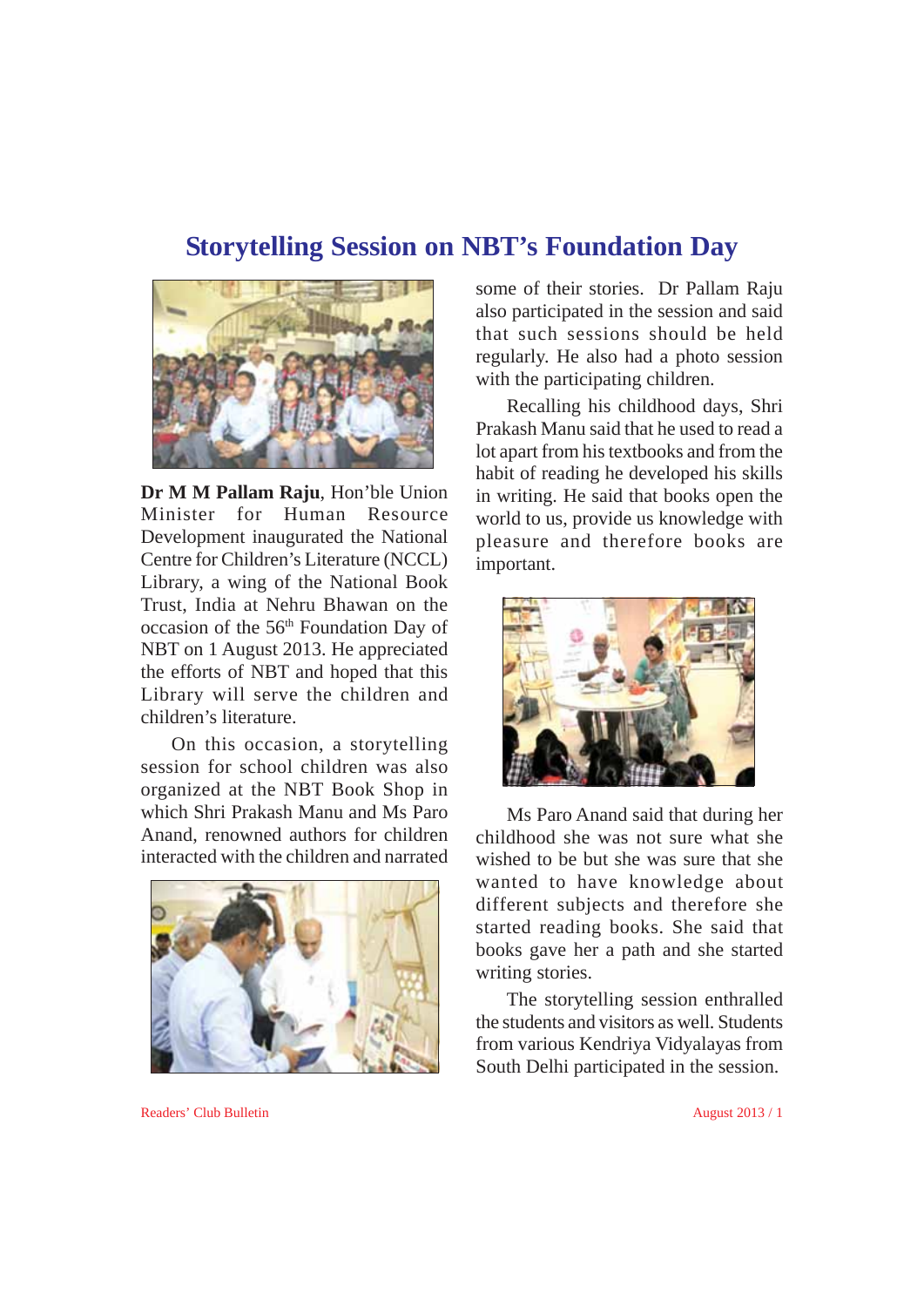

#### रामप्रसाद बिस्मिल

क्रांतिकारी पूरे जोशो-खरोश के साथ गाते थे। –सम्पादक

> सरफरोशी की तमन्ना अब हमारे दिल में है देखना है जोर कितना बाजुए-कातिल में है।

रहबरे-राहे-मुहब्बत रह न जाना राह में लज्ज़ते-सहरा-नवर्दी दूरिए-मंजिल में है वक्त आने दे बता देंगे तुझे, ऐ आसमाँ हम अभी से क्या बताएँ, क्या हमारे दिल में है।

आज फिर मक़तल में कातिल कह रहा है बार-बार क्या तमन्नाये-शहादत भी किसी के दिल में है वक्त आने दे बता देंगे तुझे ऐ आसमाँ हम अभी से क्या बताएँ क्या हमारे दिल में है।

ऐ शहीदे-मुल्को-मिल्लत हम तेरे ऊपर निसार अब तेरी हिम्मत की चर्चा ग़ैर की महफिल में है अब न अगले वलवले हैं और न अरमानों की भीड एक मिट जाने की हसरत अब दिले 'बिस्मिल' में है।

> (नेशनल बुक ट्स्ट से प्रकाशित 'स्वतंत्रता आंदोलन के गीत' संकलन (देवेश चंद्र) से उद्धत)

 $\odot$ 

पाठक मंच बूलेटिन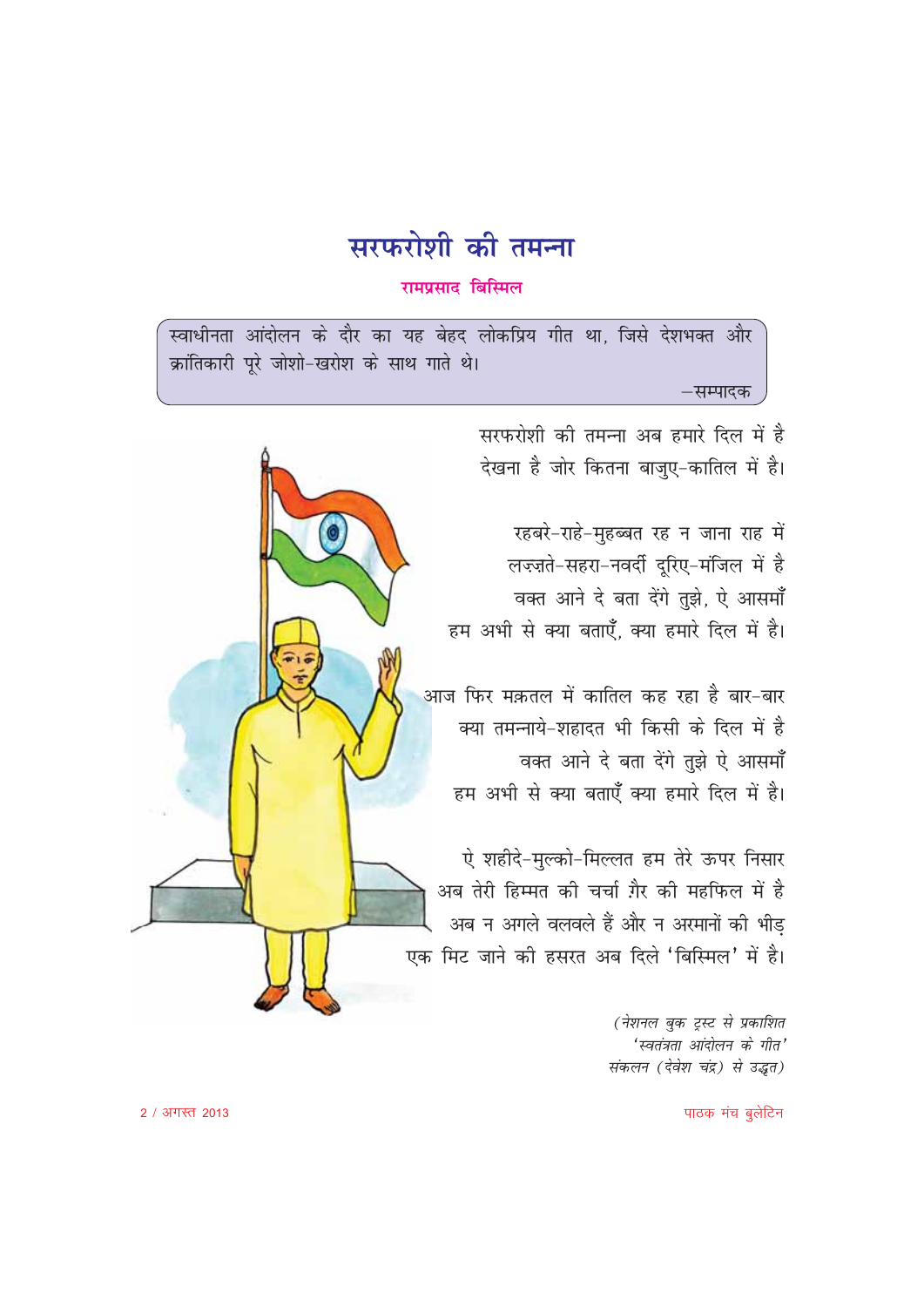धारावाहिक 'उपन्यास'

# सात समुंदर

खाली पिंजरा, उड़ गया पंछी

डॉ. अमिताभ शंकर राय चौधरी

पिछले अंक में आपने पढ़ा : नारायणन की पोती गायत्री को तैरना सीखने के बाद हर दिन तैरने की ललक होती है। वह हर दिन अपने 'दददा' को इसके लिए टोकती है। अगस्त का महीना समाप्त होने को है और ओणम उत्सव की शुरुआत के दिन हैं। ओणम में क्या-क्या होता है इसके विवरण के साथ ओणम के पर्व के शुरुआत की कथा भी कही गई है। दद्दा अब गायत्री को पंपा-किनारे तैरने को कहते हैं तो वह झटपट तैयार हो जाती है और फिर दोनों चल पडते हैं। अब आगे पढ़ें।

खिड़की के पास चिरूता बैठी थी। उसके द्वार के सामने फूलों से अथपु या अनाज की रंगोली पुक्कलम कुछ भी नहीं है। सामने के इमली के पेड की पत्तियों में एक सिहरन-सी हो रही थी। उधर तालाब सफेद कमल जैसे फूलों से भरा पड़ा है।

सारा गाँव सजा हुआ था। नये-नये कपड़े पहनकर लोग इधर-उधर आ-जा रहे थे। झुंड-के-झंड लोग नदी की ओर चले जा रहे थे।

चिरूता के घर के ऊपर एक फटा हुआ कागज़ का तारा लटक रहा था। बड़ा दिन के समय उसे छत पर टाँगा गया था। तब से धूप, बारिश और तूफान से लड़ता हुआ वह वहीं पड़ा है।

"अरे चिरूता, कहो कैसी हो?" उधर से गजरते हुए नारायणन ने पृछा।

चिरूता ने उनका अभिवादन किया। "रैचेल की कोई चिट्ठी आई?" "नहीं सर। चिटठी कहाँ? अकेली जान. पता नहीं वहाँ दुबई में क्या कर रही है!" चिरूता का स्वर उदास हो गया। यहाँ के अधिकतर ईसाइयों के परिवार

का कोई-न-कोई एक सदस्य अरब या खाडी के देशों में रोजगार में लगा है। जो बिलकुल गरीब हैं. वे अभी भी खेती करते हैं। उनका नाम भी विचित्र है। सैमुयेल को शमयल कहते हैं और जोसेफ को औसेप।

नारायणन ने आगे कहा, "और आर्थर? उसकी पैक्टिस कैसी चल रही है?''

ये सभी उनके छात्र रह चुके हैं, इसलिए जब घरवाले मिल जाते हैं तो वे सभी का हालचाल मालम कर लेते हैं।

Readers' Club Bulletin

August 2013 / 3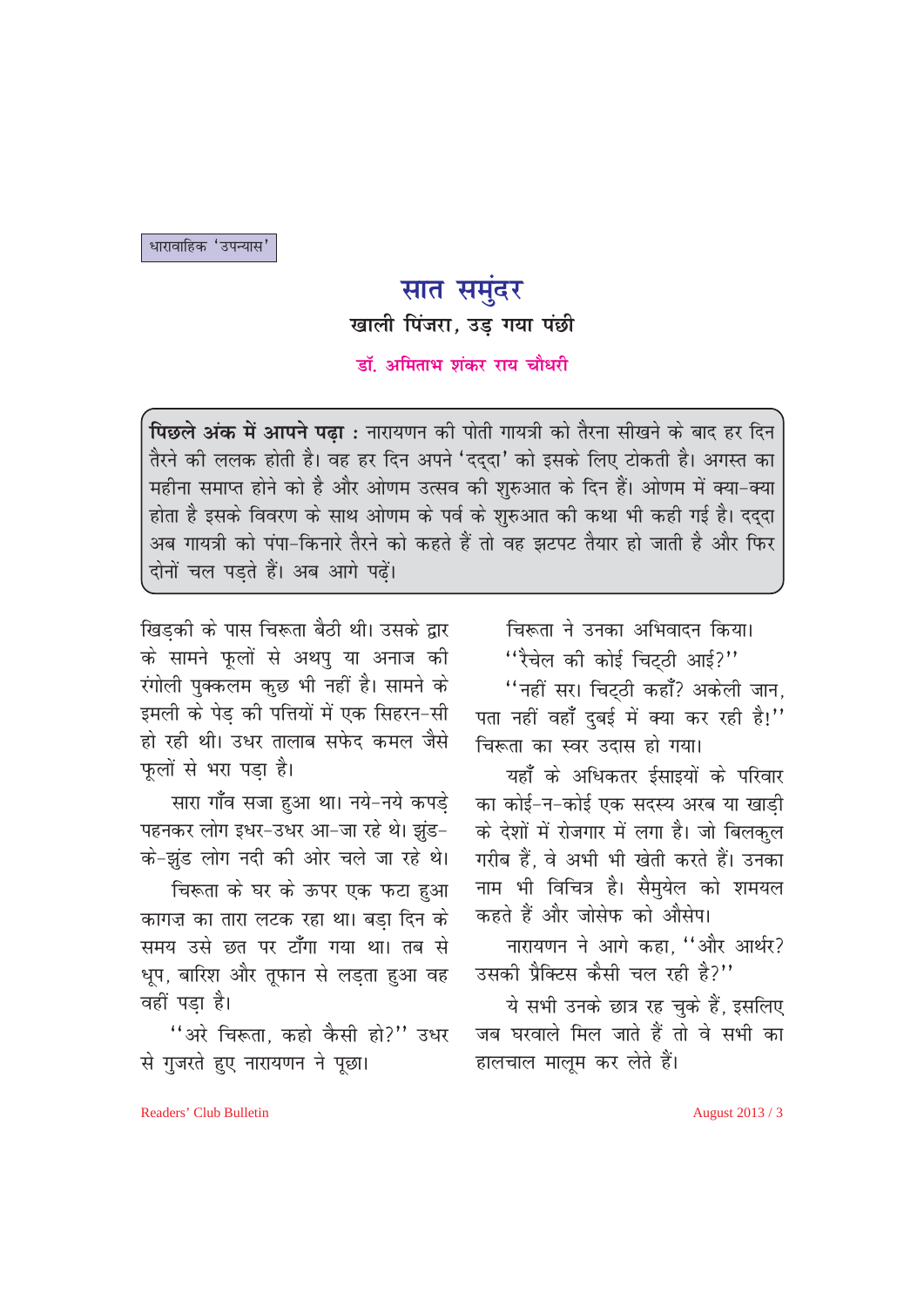"वह भी तो तिरुवनंतपुरम में ही पड़ा  $\frac{\Delta}{6}$ ''

"ओणम में भी घर नहीं आया?"

"नहीं, आजकल तो उसे ठीक से नींद भी नहीं आती।"

"क्यों? क्या हुआ? तबीयत ठीक है न? अरे, वह इतना अच्छा बैडमिंटन प्लेयर बना, वह तो हमलोगों का गौरव है।''

अपनी चादर संभालते हुए नारायणन पोती का हाथ पकडकर आगे बढ गए।

चौराहे से ज्यों ही पंपा की ओर मुड़े दाहिने मछुआरों की बस्ती दिखाई दी। चारों ओर बालू, उसी के बीच एक-एक दीप जैसी साफ सुथरी छोटी-छोटी कुटिया। किसी-किसी का मकान पक्का भी है। ऊपर टाइल्स की छत. ये लोग मछली के व्यापारी भी हैं। उधर ताड़ के पेड़ों के नीचे एक नाव पेट के बल पड़ी थी-शायद मरम्मत या रंग-रोगन के लिए। उसी पर अपनी पीठ को टेक देकर पैर फैलाए बुढ़िया कुंजुपातुम्मा बैठी थी। मुहल्ले के बच्चे उससे कहानी सुन रहे थे। अपने सन



पाठक मंच बूलेटिन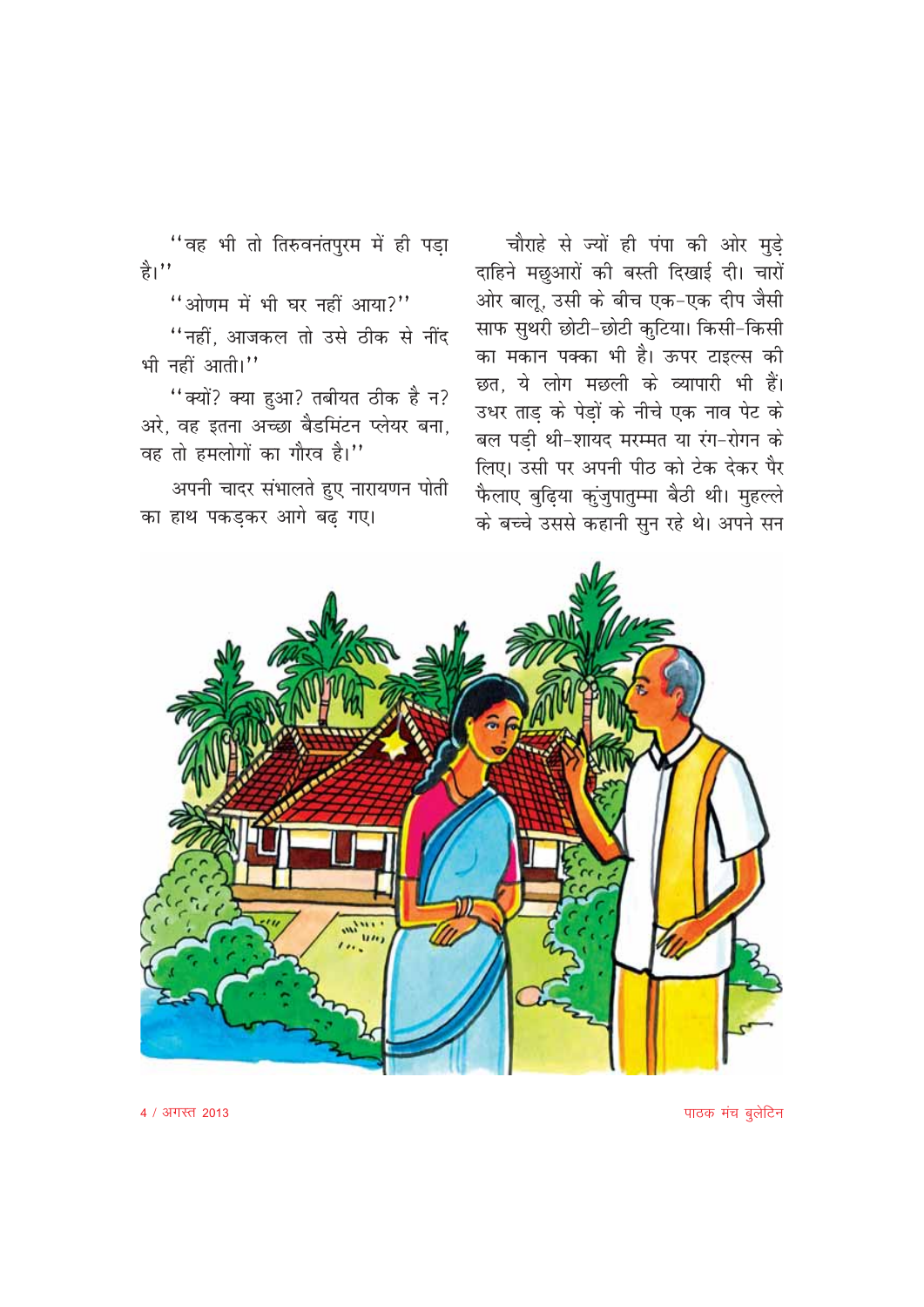जैसे सफेद बालों को सहलाते हुए वह कह रही थी. "किसानों के लिए जैसे यह धरती है, उसी तरह हम मछुआरों के लिए यह समुंदर है। यही हमारा पेट पालता है। इसके पेट के अंदर जाने कितने 'रतन' हैं-मोती. मूँगा और न जाने क्या-क्या, लेकिन हम मछुआरों के लिए सबसे बड़ा 'रतन' है मछली।

''कहते हैं समुंदर की गहराई में एक बहुत बड़ा सफेद रंग का महल है। वहाँ जलदेवता और उनकी बीवी रहती हैं। उस महल के दरवाजे पर जाने कितने बड़े-बड़े फनवाले साँप पहरा देते हैं। जब कोई मछुआरा मछली पकड़ने के लिए निकलता है तो उसकी मछुआरिन को समुंदर के देवता की प्रार्थना करनी चाहिए-"हे सागर-देव! हमारी रक्षा करना'' तभी अल्लाताला उनकी रक्षा करते हैं, उनके दूत जिब्राइल तूफानों से नावों को बचाते हैं। इसके लिए मछुआरिन को भी तब तक कुछ नहीं खाना चाहिए जब तक उसका मछुआरा वापस न आ जाए, वरना सागर में ऐसा तूफान आ खड़ा हो जाएगा कि समुंदर इतना बडा मुँह बा के सब कुछ निगल जाएगा।'' सुनते-सुनते बच्चों की आँखें स्थिर हो

गई।

"कहो कुंजुपातुम्मा, क्या सुना रही हो?" नारायणन ने जाते-जाते आवाज दी।

"आदाब मास्टर साब!" कुंजुपातुम्मा ने अपने पैर खींच लिये।

"और सुनाओ, हासनकुटि्ट की तबीयत

कैसी है?"

"अब क्या बताएँ, मुँह से बोली भी तो नहीं निकलती! सब कुछ इशारों से समझाता है। कुछ खा नहीं सकता। पानी तक निगलने में तकलीफ होती है। पता नहीं, खुदाताला की क्या मर्जी है!"

"घबराओ मत। एर्नाकुलम जाता है न?" ''हाँ, वही बिजली की सेकाई के लिए। इतनी दूर आना-जाना! कहाँ से सपरेगा इतना खर्च $2$ ''

''हिम्मत से काम लो बीबी। आज ओणम में घर से निकली नहीं?"

झींगा मछली की टोकरी को दिखाकर उसने कहा. "बस. हमारी ये चेम्मिन बिकती रहे यही हमारा ओणम है।"

इसी तरह ये दोनों-अप्पुपन और कुचुमोल-लोगों से बातें करते हुए आगे बढ़ते गए।

नदी के किनारे भारी भीड थी। चारों ओर शोर-शराबा। नौका प्रतियोगिता आरंभ हो चकी थी। सजी हुई लंबी-लंबी नौकाओं पर पच्चीस-तीस मल्लाह एक साथ बैठकर नौकाओं को खींच रहे थे। एक-एक आदमी के हाथ में एक-एक डाँड था। किसी के हाथ में दाहिने वाला है तो उसके आगे-पीछे वालों के पास बायें वाला है। लोग उछल रहे थे। अपनी-अपनी टीम की विजय के लिए चिल्ला रहे थे। चारों ओर वातावरण में उल्लास पंख फैलाए उड रहा था।

Readers' Club Bulletin

August 2013 / 5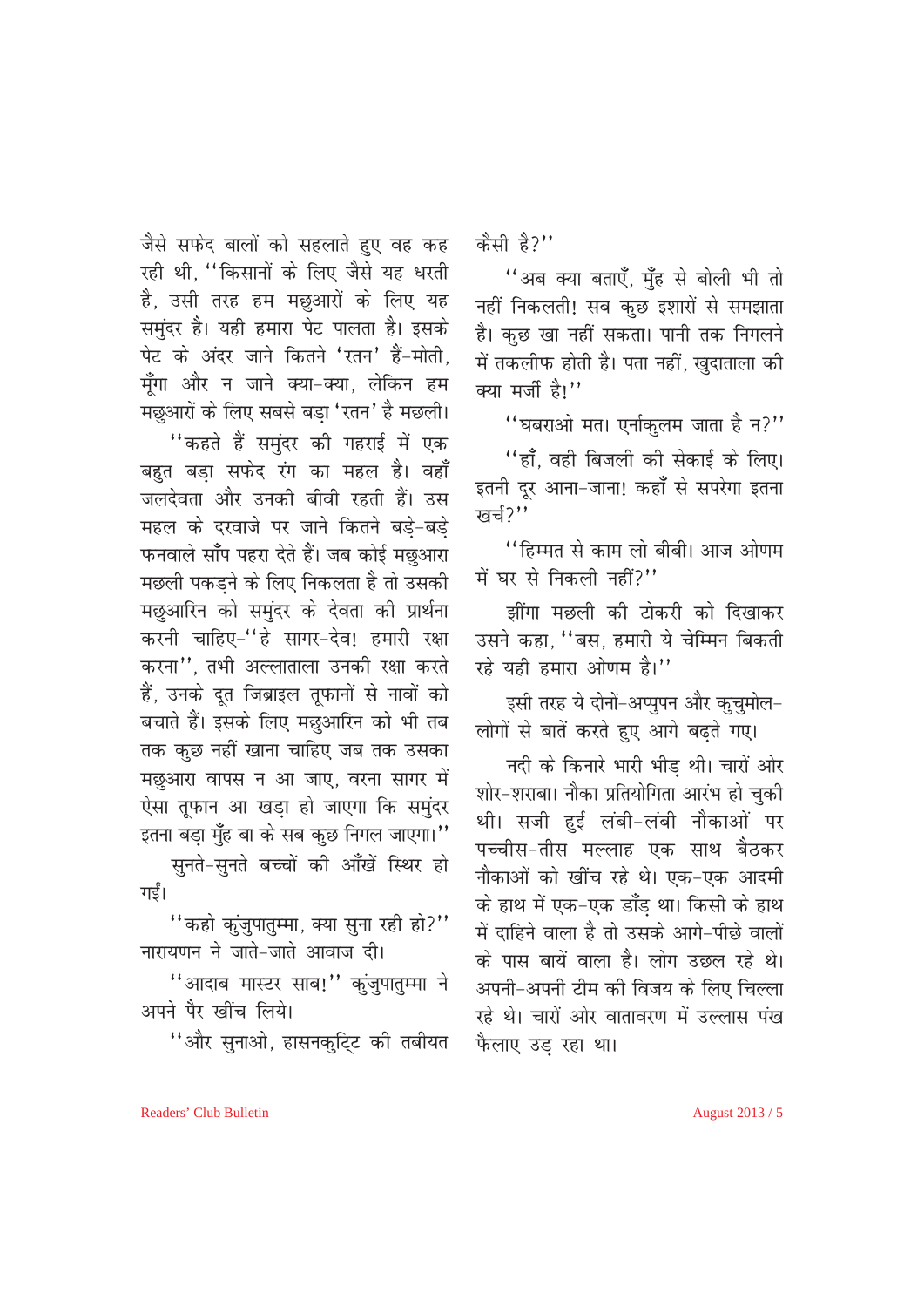

उसने लिख लिया और दद्दा से कहा, "जाइए सर, उस तरफ चले जाइए।" नारायणन ने हँसकर कहा, "चल, आज तू भी तैराकी प्रतियोगिता में भाग ले ले।" "दद्दा, मुझे डर लग रहा है!" "धत्, पगली कहीं की!"

> $($ क्रमश $:$ ...) सी, 26/35-40 ए, रामकटोरा वाराणसी-221001 (उत्तर प्रदेश)

नारायणन कसकर गायत्री का हाथ अपनी मुट्ठी में पकड़े हुए था। अचानक उसने देखा, वह एक टेबुल के सामने खड़ी है। चारों तरफ कई लोग बैठे थे, सभी व्यस्त थे। उधर नौका प्रतियोगिता खत्म हो चुकी थी। माइक पर उसके परिणाम की घोषणा हो रही थी।

गायत्री कुछ समझ पाती, इसके पहले ही टेबुल के उधर बैठे आदमी ने उससे पूछा,  $``\pi$   $7"$ 

गायत्री ने डरते-डरते अपना नाम बताया।

पाठक मंच बूलेटिन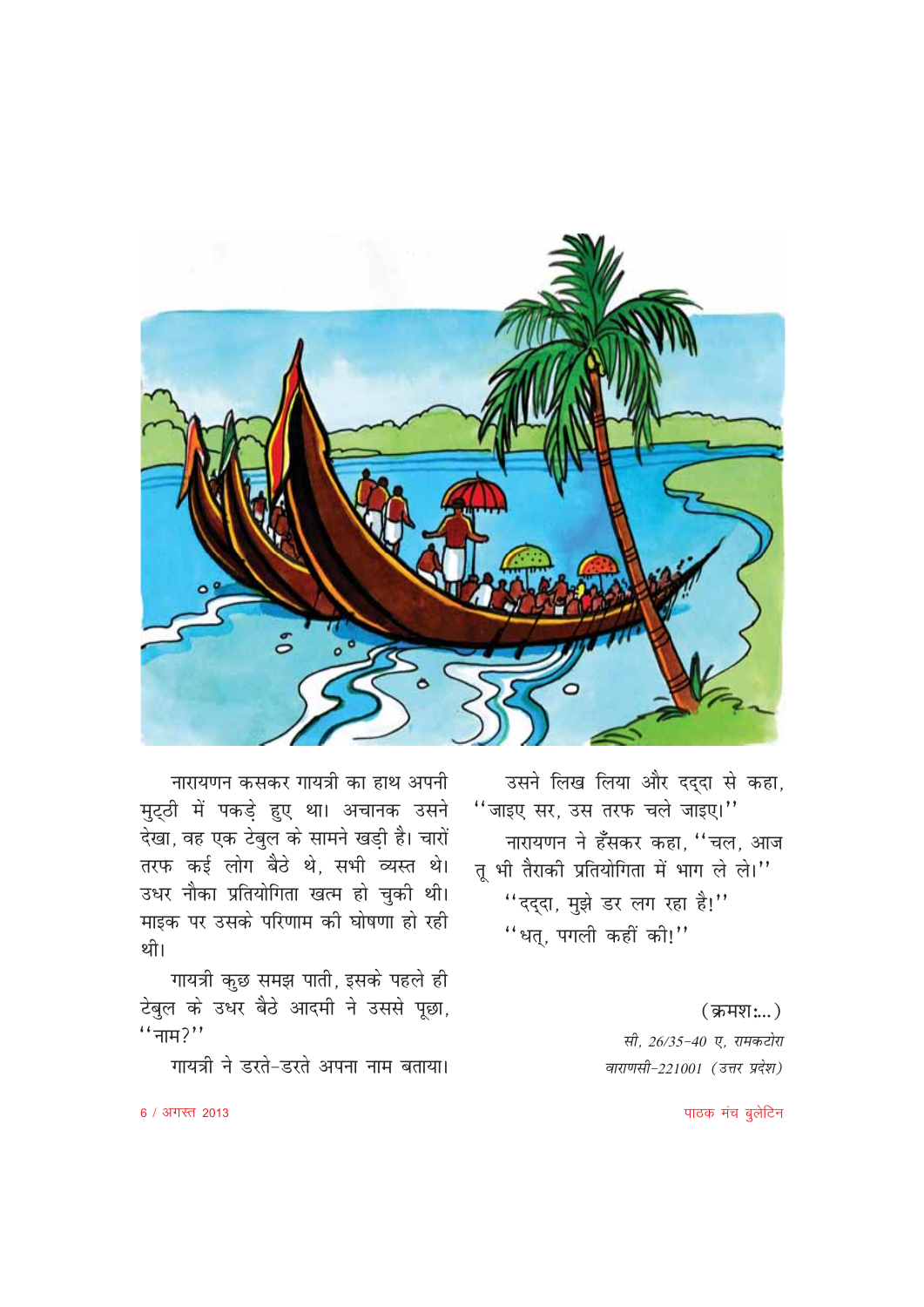From NBT's Treasure Trove

### **Jallianwallan Bagh Bhisham Sahni**

Jallianwala Bagh Massacre is one of the most important event in the freedom struggle of India as it triggered-off the feeling of nationalism among Indians including common people, leaders, freedom fighters and revolutionaries. Thousands of people had gathered to celebrate Baisakhi at Amritsar and were peacefully demanding the release of two leaders, Dr Satya Pal and Dr Saifuddin Kitchlew who were arrested for leading Satyagrah Movement in Punjab. But General Dyer without giving any warning to the people, ordered his soldiers to fire bullets at people. Here is an account of the Massacre that gave a new direction to the freedom struggle of India.

13 April was the day of the Baisakhi festival. It was on this day in 1699 that Guru Gobind Singh founded the Khalsa sect.

In Amritsar, this festival was usually celebrated with great enthusiasm. But on that particular Baisakhi day, the atmosphere was quite different. On the four previous days there had been a strike. Every day the dead bodies of people who had been the targets of the firing on 10 April were being brought out on biers.

The British authorities knew that on Baisakhi, people in their thousands would go to the Golden Temple and, because Jallianwala Bagh was close by, they would also go straight there from the temple.

In the morning of 13 April, General Dyer again showed his strength by marching his troops through the town. At various points, drums were beaten and when people collected around this announcement was made:

No person residing in the city is permitted to leave the city without a pass. No person residing in Amritsar city is permitted to leave his house after eight. Any persons found in the streets after eight are liable to be shot. No procession is permitted in the city. Any gathering of four men would be looked upon and treated as an unlawful assembly and dispersed by force of arms, if necessary.

Immediately after General Dyer's march, several young men came out into the streets and, beating empty tin cans in

Readers' Club Bulletin August 2013 / 7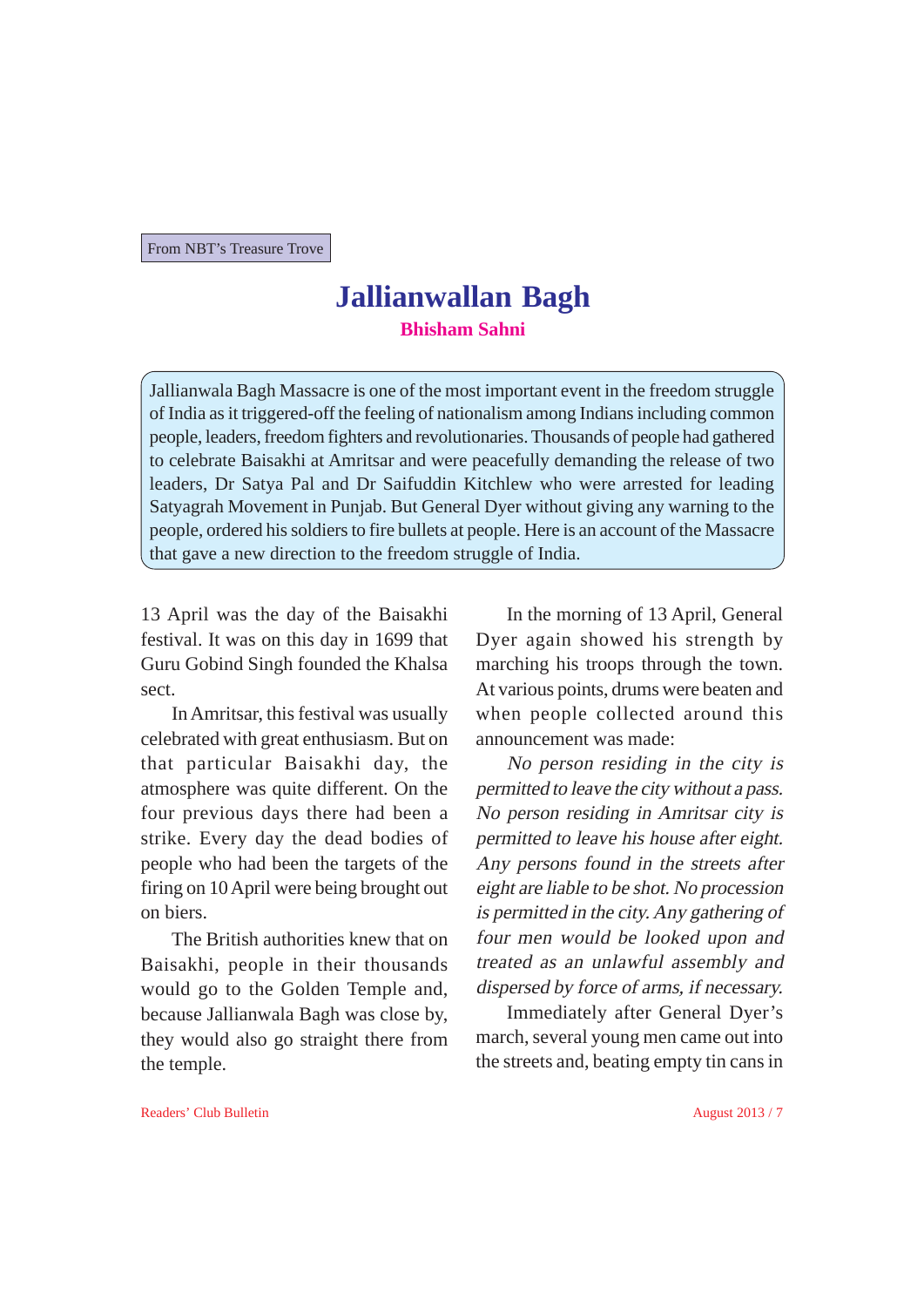place of drums, went from one place to another announcing that at 4.30 p.m. there would be a public meeting at Jallianwala Bagh. It was 12.40. Dyer was still in town when he received the news that his proclamation had not had any particular effect and that at 4.30 p.m. there would be a public meeting at Jallianwala Bagh, notice of which was being given all through the city.

At various points in the city, police and army posts were set up. Even after this, General Dyer still had 400 soldiers with him.

Right from 2 o'clock, people started gathering in Jallianwala Bagh. At 4 o'clock, Dyer was informed that people had turned out there in great strength.

General Dyer immediately made

preparations and, accompanied by his army contingent, set off for Jallianwala Bagh, his car leading the way. His favourite officer, Captain Briggs, was with him. Behind them were two armoured cars, and a police car carrying Police Superintendent Rehill and Plomer.

Along the route, at five different places, army posts had been set up with 40 soldiers each. The contingent which went straight into the garden with General Dyer consisted of 50 Indian soldiers armed with rifles and 40 Gorkhas who only had their Kukris.

Jallianwala Bagh was a large, uneven piece of ground around which houses had been built on all sides. Only on the southern side was there an opening. But



 $8$  / अगस्त 2013 ikBd eap control in the case of the control in the case of the control in the case of the control in the control in the control in the control in the control in the control in the control in the control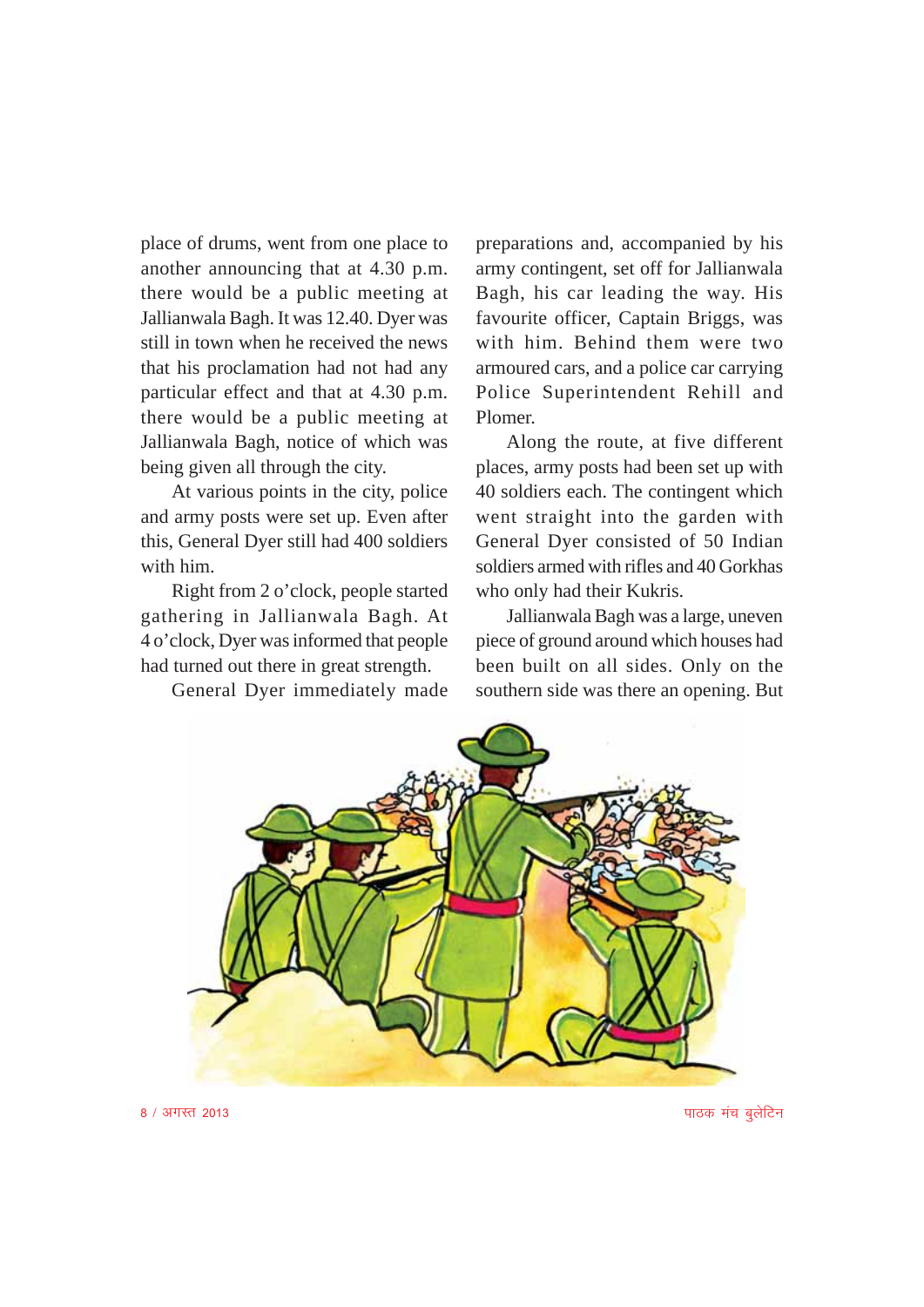a wall about five feet high had been put up there. Four or five narrow lanes opened onto the ground. Where one of the lanes led in from the market, the ground was at a slightly higher level. Inside the Bagh there was a sepulcher and an open well.

Dyer, with his contingent, entered the Bagh through the lane leading in from the market which was so narrow that the armoured cars could not enter it. Dyer, leaving these vehicles outside, entered the garden.

By that time there was a sizeable crowd in the Bagh. Around 20,000 people were present. And a man on the dais was giving a speech. The proceedings of the meeting were being conducted in a perfectly peaceful fashion. On entering the garden, Dyer along with his army contingent posted himself on the intervening high piece of ground. Once there, he did not wait even for a second. He positioned 25 armed soldiers on his right and 25 on his left and, without giving the crowd any warning, gave the order to fire.

The people sitting in the gathering were terror-stricken. There was no way for them to get out of the garden. The entire crowd got up and started running to escape the bullets raining down on them. As they ran hither and thither, it turned into a stampede. There were also

men in the crowd who had seen action in the war. They kept shouting to the people that instead of running, they should lie flat on the ground. But who would listen to them in such a state of terror? In whichever direction the people ran, they found their way blocked. There were the walls of houses all around. There were hundreds of people running towards each of the narrow lanes leading out of the garden. When Dyer saw this, he ordered his soldiers to fire in the direction where people were trying to rush out. Some of them fell to the bullets, others were trampled under the feet of the stampeding crowds. Others, trying to climb over the five-foot wall, were hit by bullets and fell to the ground. There were some who ran towards the well and jumped into it.

At the very beginning, some of the soldiers fired into the air, at which General Dyer shouted: "Fire low! What have you been brought here for?"

The whole ground was like a burning cauldron. A man called Arthur Swinson gave the following eyewitness account of the episode:

Towards the exits on either flank, the crowd converged in their frantic effort to get away, jostling, clambering, elbowing and trampling over each other… Seeing this movement, Briggs drew Dyer's attention to it, and Dyer, imagining that these sections of the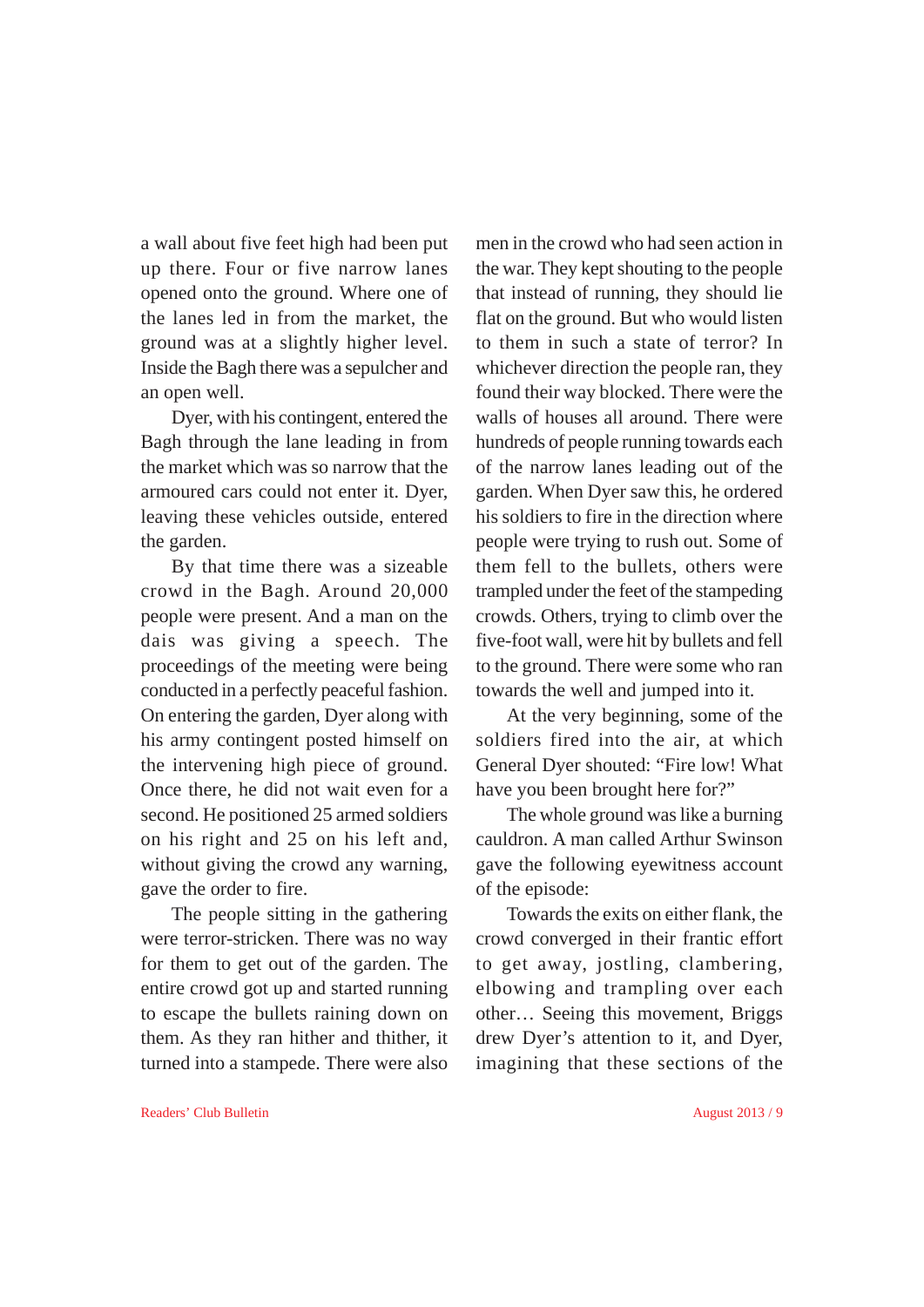

crowd were getting ready to rush him, directed the fire of the troops straight at them. The result was a horror: men screamed and went down, to be trampled by those coming after. Some were hit again and again. In places the dead and wounded lay in heaps; men would go down wounded, to find themselves immediately buried beneath a dozen others.

The firing still went on. Hundreds, abandoning all hope of getting away through the exits, tried the walls which in places were five feet high and at others seven or ten. Fighting for a position, they ran at them, clutching at the smooth surfaces, trying frantically to get a hold. Some people almost reached the top, to be pulled down by those behind them. Some, more agile than the rest, succeeded in getting away; but many more were shot as they clambered up, and some as they sat poised on the top, before leaping down on the further side.

Twenty thousand people were caught beneath the hail of bullets: all of them frantically trying to escape from the quiet meeting place which had suddenly become a screaming hell.

The firing went on for 10 to 15 minutes—that is, till the cartridges ran out. Each man armed with a rifle shot 33 bullets apiece. Dyer later admitted that if more ammunition had been available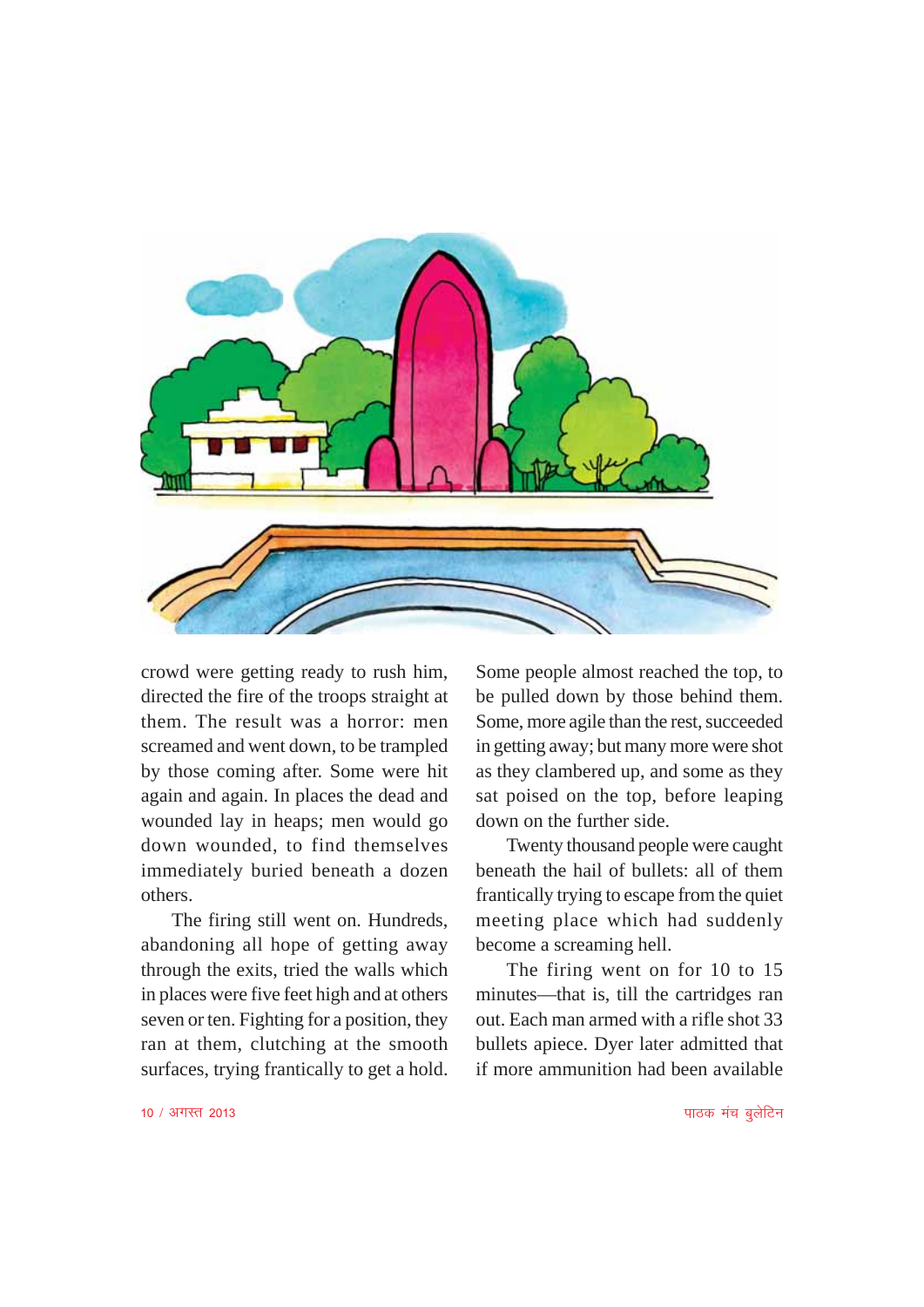he would have used it on the crowd.

At 5.30, General Dyer and his army contingent left Jallianwala Bagh, leaving behind them a raging inferno. About 2,000 dead and wounded were lying there; many were crying out for water. But leave alone water, no assistance of any kind was available. All over the place the wounded were dying but the doctors were too terror-stricken to come inside the Bagh. People whose friends and relations had come to the meeting were also afraid of coming in. A few of the wounded crawled as far as the lanes, but then could go no further, and died there, drenched in their own blood.

After some time, the citizens of Amritsar, with fear and trepidation, came in search of their friends and relatives. But soon it became dark. How were they to look for their dear ones in the darkness? How were they to recognize them when there were piles of corpses everywhere? Besides, no one was allowed to be out after 8 o'clock.

There were some people who found their relatives and took them away, but most came out of the garden by 8 o'clock, leaving the wounded lying groaning with pain on the open ground. It is said that about a thousand wounded people lay all night in Jallianwala Bagh. Some had lost so much blood that they could not survive till the morning.

But General Dyer was still not satisfied. The same day, at 10 p.m. he led an army contingent through the streets of Amritsar to see if anyone was about after 8 p.m. "Are my orders being obeyed or not?" As he himself put it: "The city was absolutely quiet and not a soul was to be seen."

In the aftermath of this terrible incident, when facts and figures began to be collected, General Dyer made his statement to the General Staff Division on 25 August 1919:

I fired and continued to fire till the crowd dispersed, and I consider that this is the least amount of firing which would produce the necessary moral and widespread effect it was my duty to produce if I was to justify my action. If more troops had been at hand the casualties would have been greater in proportion. It was no longer a question of merely dispersing the crowd, but one of producing a sufficient moral effect, from a military point of view, not only on those who were present, but more specially throughout the Punjab. There could be no question of undue severity.

There was sharp condemnation in both Britain and India of the incidents in the Punjab, and demands for an investigation resulted in the Hunter Commission being set up in October 1919.

(From NBT's Publication Jallianwala Bagh)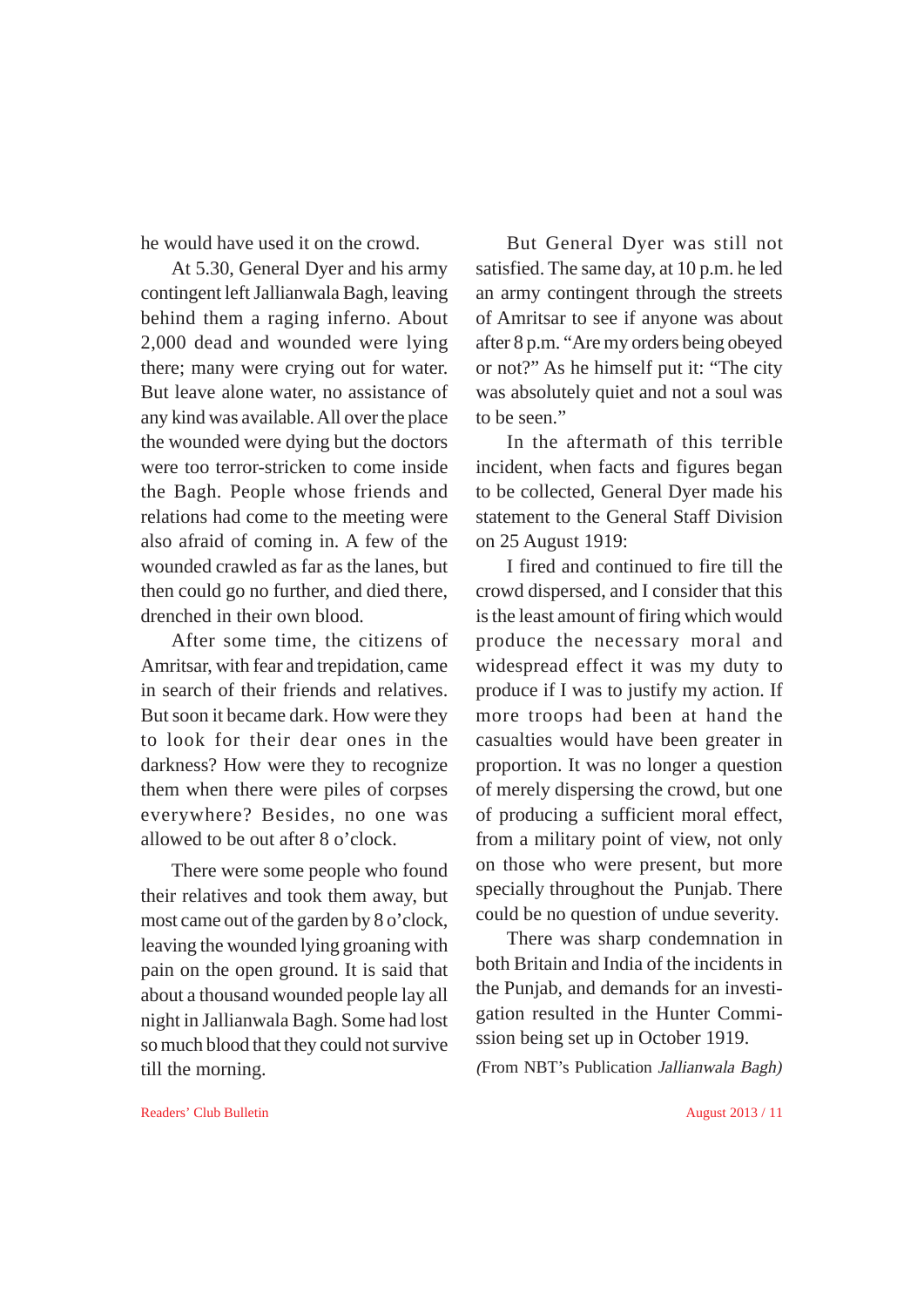# कालापानी : क्रांतिकारियों का तीर्थस्थल अल्पना भसीन

''प्राण कॉँपते थे सुनकर जो नाम कैद में जिसके नहीं बच पाती थी जान वे ऊँची-ऊँची दीवारें. जिसके पार न जा सके पकारें वे काल-कोतरियाँ था जिनमें छाया घना अँधेरा मानो काल ने वहाँ सन्नाटा हो बिखेरा कालापानी का वह भयानक कारावास भारतीयों को रह-रहकर याद आता है आज।''

> को बनावट सेल (कोठरी) जैसी है इसलिए इसे सेल्युलर जेल कहा गया है। सेल्युलर जेल साइकिल के पहिए की तिल्लियों की तरह सात दिशाओं में फैली थी। इसमें सात खंड थे और प्रत्येक खंड में तीन मंजिल थीं।

> इस जेल में कुल 696 कोठरियाँ थीं जिन्हें कैदियों को एक-दूसरे से अलग रखने के लिए विशेष रूप से बनाया गया था।

> 'कालापानी' एक ऐसा स्थान था जहाँ से कोई भी कैदी जीवित वापस नहीं लौटता था। नेताजी सुभाष चंद्र बोस के अनुसार सेल्युलर जेल. फ्रांस की बास्तिल जेल से अधिक खतरनाक थी. जहाँ व्यक्ति को आत्म-हत्या करने के लिए मजबूर कर दिया जाता था।

> यहाँ स्वतंत्रता सेनानियों से बहुत कठोर कार्य करवाए जाते थे, साथ ही, उन्हें अकथनीय यातनाएँ दी जाती थीं। इनमें कोल्हू पर तेल पिराई करना, पत्थर तोडना, लकडी काटना,

कालापानी (सेल्युलर जेल) भारत के इतिहास का एक काला अध्याय है। 'कालापानी' शब्द सुनकर आज भी भारतीयों का मन काँप उठता है।

भारत को आज़ादी के लिए लडी गई सन् 1857 की पहली लड़ाई के बाद भारतीयों पर अँग्रेज़ी सरकार का शोषण और बढ़ गया था। देश की जनता पर बहुत ज़ुल्म ढाए गए। सन् 1857 के विद्रोह के बाद ब्रिटेन की सरकार ने अंडमान द्वीप समूह में एक दंडी-बस्ती बनाकर विद्रोहियों को वहाँ कैद करना शुरू कर दिया था। अंडमान की इसी दंडी-बस्ती को 'कालापानी' तथा कैदियों को 'दामिली' का नाम दिया गया।

यह जेल 1906 में क्रांतिकारियों को सज़ा देने के लिए बनवाई गई थी। यहाँ देशभर से आजीवन कारावास की सज़ा पाए भारतीय कैदियों को लाया जाता था। चूँकि इस जेल

पाठक मंच बूलेटिन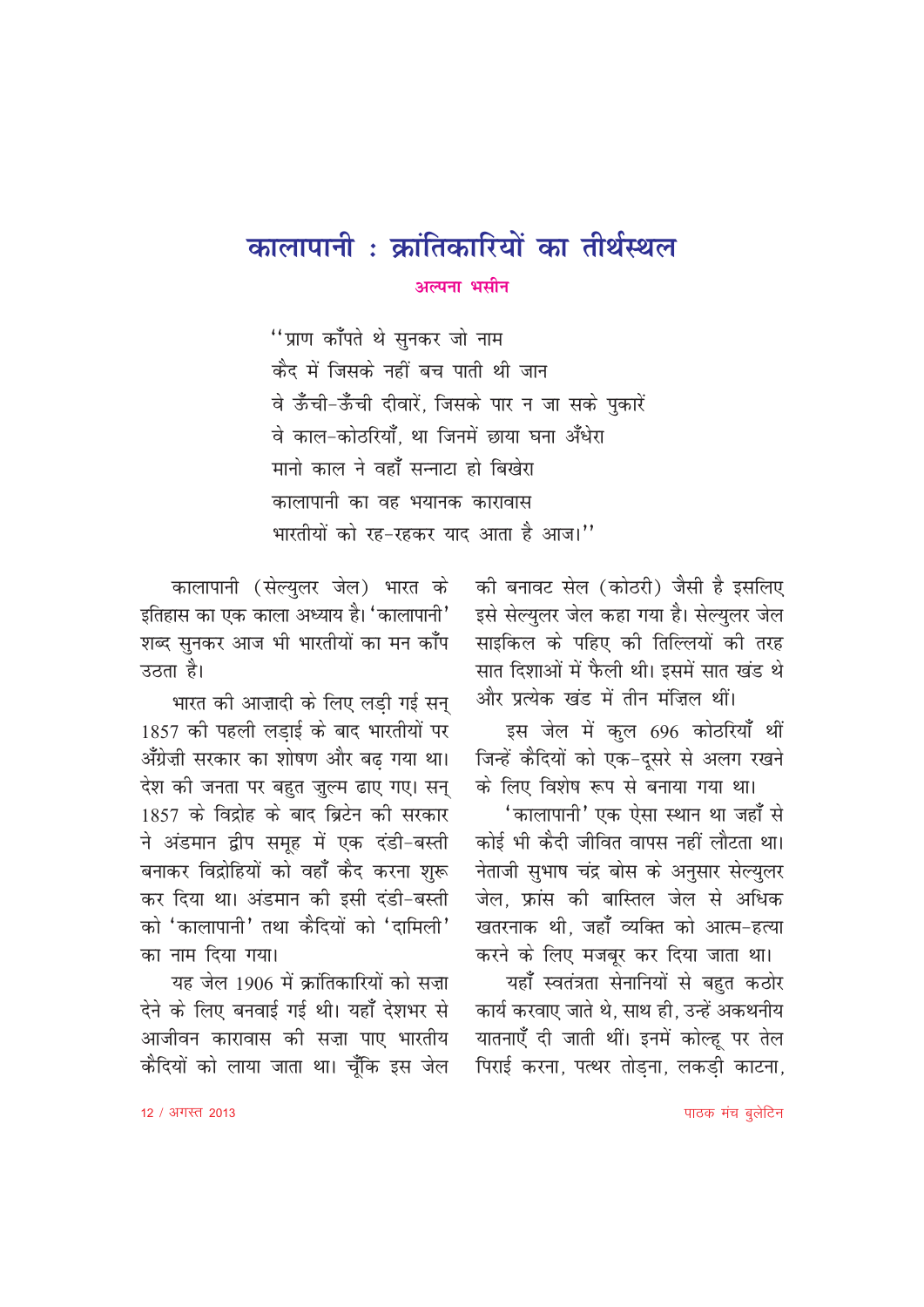

अँग्रेजों की गुलामी से मुक्त कराना चाहते थे।

इस जेल में भारत के महान स्वतंत्रता सेनानियों को रखा गया था, जिनमें सावरकर बंधु, उल्हासकर दत्त, महावीर सिंह, पं. परमानंद, भाई परमानंद, नानी गोपाल, बाबू राम हरि, लद्धाराम, वारींद्र कुमार घोष, पृथ्वी सिंह आज़ाद, पुलिन दास आदि शामिल थे। ये सभी देशभक्त अपनी मातृभूमि पर तन, मन, धन और परिवार को न्योछावर करने को तैयार रहते थे. लेकिन अपने देश को आज़ाद देखना चाहते थे। इन्हें

एक हफ्ते तक हथकड़ियों में बँधे खड़े रहना, चार दिन तक भूखे रहना आदि शामिल थे। तेल पिराई मिल में काम करना तो और भी कष्टकारी था, क्योंकि यहाँ साँस लेना बहुत कठिन होता था। जुबान सूख जाती थी, दिमाग सून्न हो जाता था, हाथों पर छाले पड जाते थे। कई कैदियों की इसमें जान जा चुकी थी। परंतु यदि पूछा जाए कि उनका अपराध क्या था तो इसका एक ही और सीधा जवाब था-वे अपनी मातृभूमि से प्यार करते थे और उसे

August 2013 / 13

Readers' Club Bulletin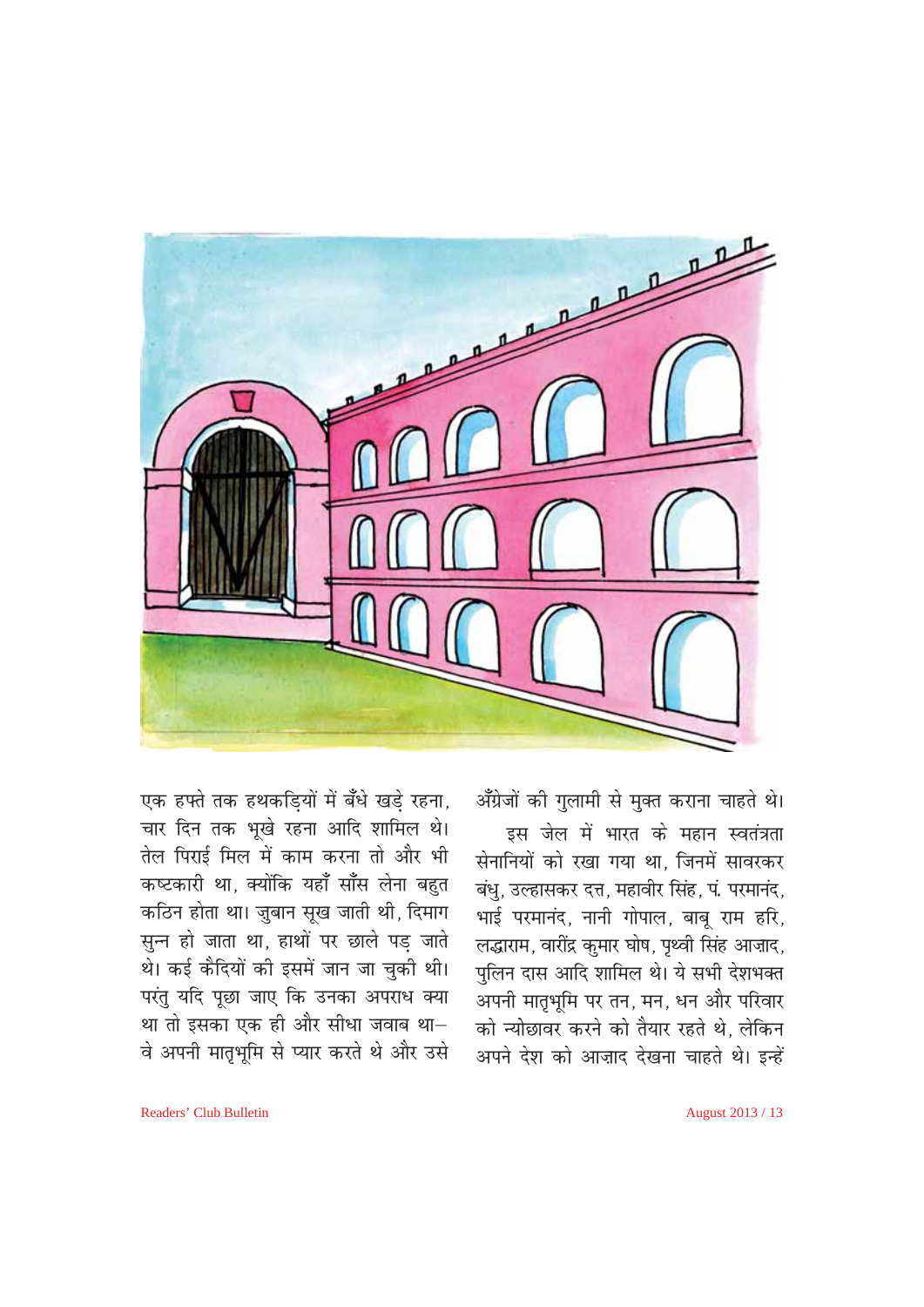

'कालापानी' का विचार भी इतिहास का एक कड़वा सच बनकर रह गया।

स्वतंत्रता-सेनानियों के देश की आजादी के लिए किए गए महान त्याग व बलिदान तथा भीषण यातनाएँ सहने के कारण अब यह जेल हर देशवासी के लिए महान तीर्थ बन चुका है। सेल्युलर जेल की 'राष्ट्रीय स्मारक' के रूप में घोषणा स्वतंत्रता-सेनानियों के प्रति सबसे बड़ी श्रद्धांजलि है।

देखकर तो ये पंक्तियाँ याद आती हैं : ''हे मातृभूमि, जब तक ये जीवन है तुझ पर ही अर्पण है हे मातृभूमि, तू ही मेरा आधार है तुझ पर जाँ निसार है मातृभूमि, तुझको नमस्कार है मातृभूमि, तुझको नमस्कार है!"

अंतत: 15 अगस्त, 1947 को भारत में ब्रिटेन की सत्ता के समापन के साथ ही

पाठक मंच बूलेटिन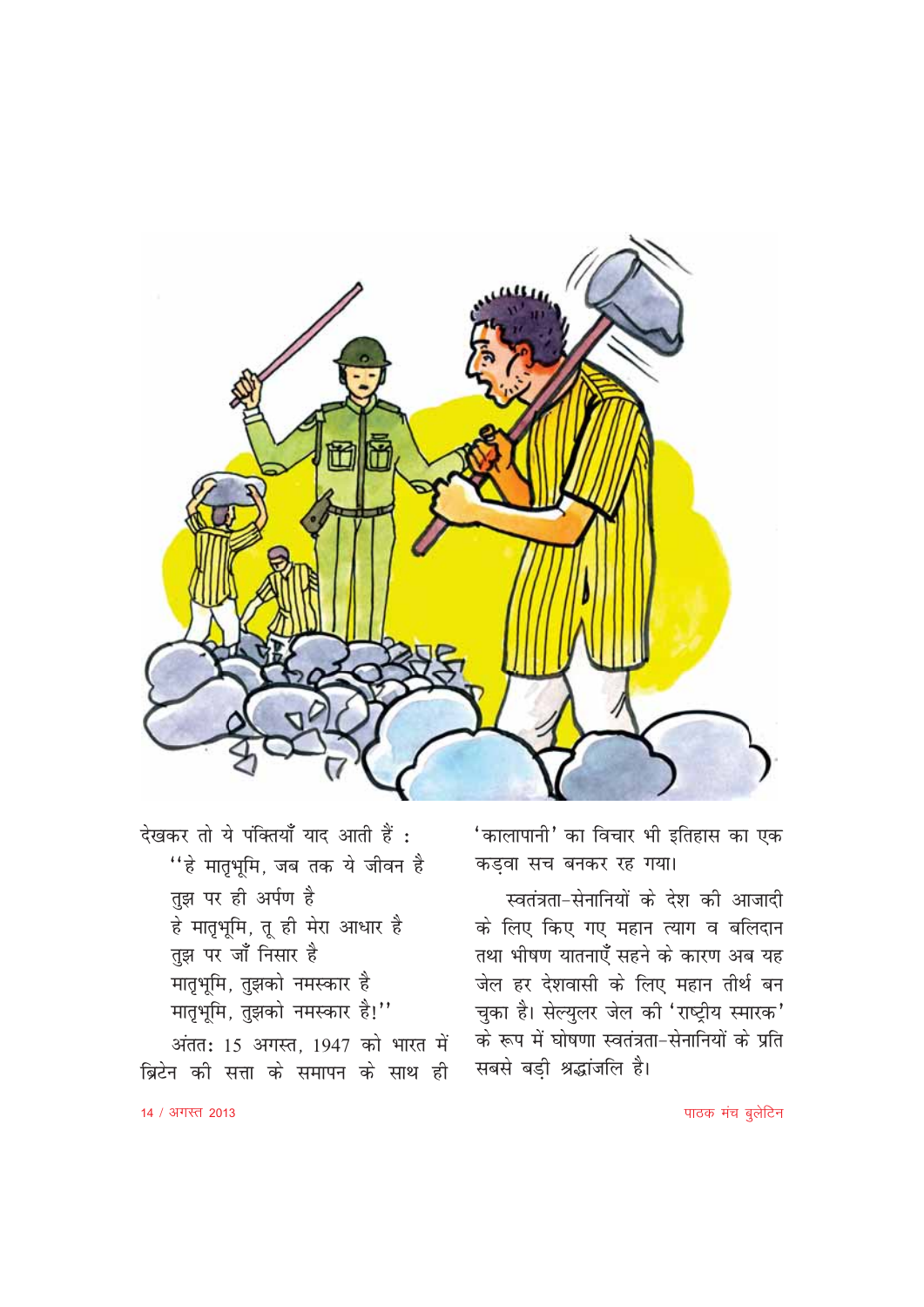

वन-उपवन में नाचे मोर, पंख फैलाकर चहुँ ओर।

पंछियों का राजा प्यारा. राष्ट्र-पक्षी यह हमारा।

पी-हू पी-हू प्यारा शोर, वन-उपवन में नाचे मोर।

झूमता अपनी मस्ती में, गाँव-गाँव और बस्ती में।

पल में होता भाव विभोर, वन-उपवन में नाचे मोर।

सिर पर इसके सुंदर ताज, सबके दिल पर करता राज।

बुलाए ये घटा घनघोर, वन-उपवन में नाचे मोर।



'पितृकृपा' पीलीखान नयी बस्ती, पुलिस लाइन, अजमेर (राजस्थान)

Readers' Club Bulletin

August 2013 / 15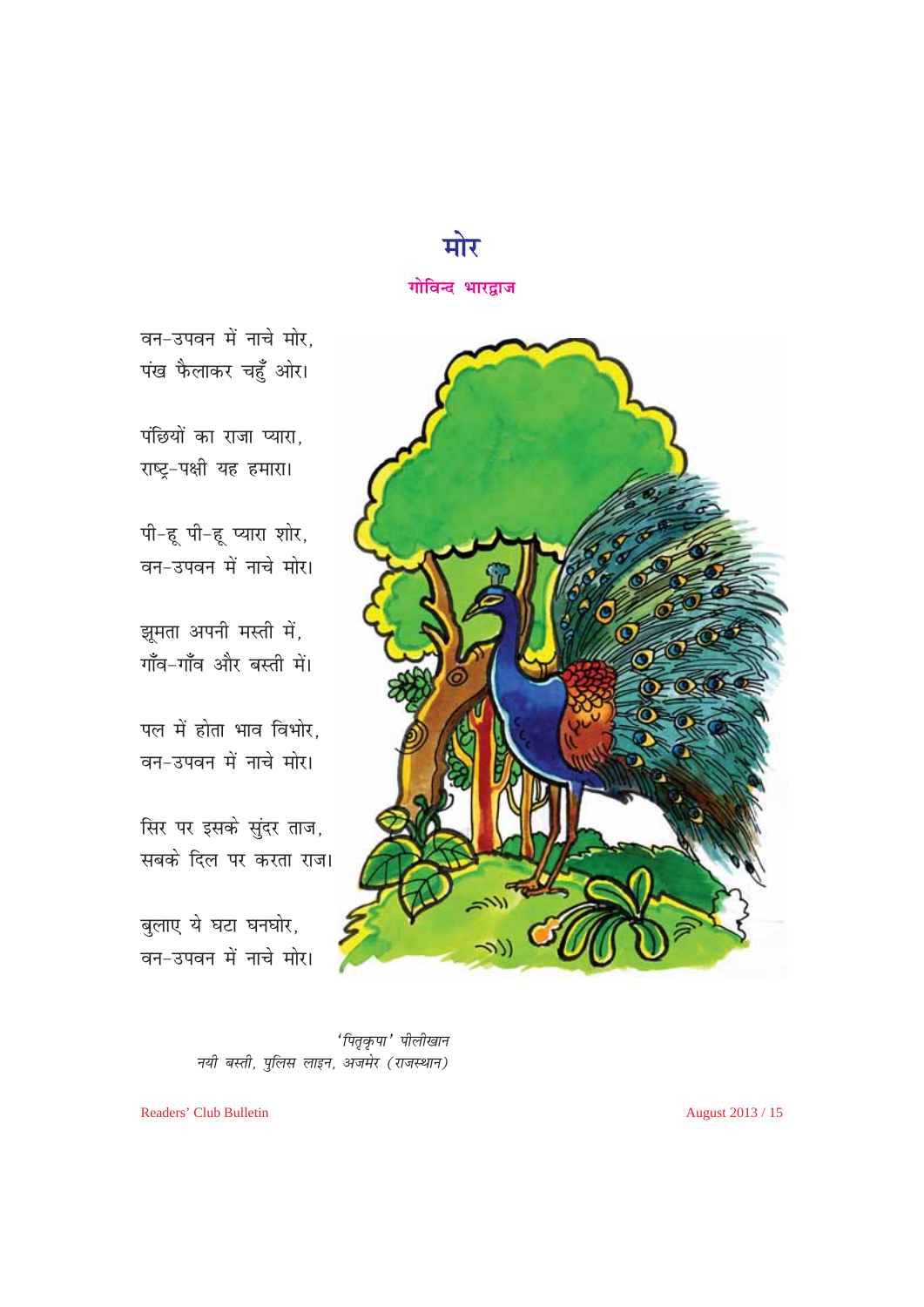# मछली जल की रानी है

### संगीता सेठी

आस्था के जन्मदिन पर पापा-मम्मी मछली घर लाए हैं। आस्था तो वहाँ से हटने का नाम ही नहीं ले रही थी। काँच की दीवारों पर अपना माथा टिकाकर मछलियों को देख रही थी। केसरिया रंग की मछली कैसे ऊपर-नीचे तैर रही थी। वो सफेद मछली तो अपना छोटा-सा मुँह खोल रही थी। नीले रंग की मछली के पतले पंख हिलते हुए कैसे खूबसूरत लग रहे थे।

''आस्था. अब सो भी जाओ! रात के ग्यारह बज गए हैं।"

"नहीं मम्मा! जब ये तीनों मछलियाँ सो जाएँगी तब सोऊँगी।''

"अरे लाडो! इनकी भी भला रात होती है!" पापा ने हँसकर कहा।

आस्था उस रात सोई तो बस मीठे सपनों की दुनिया में चली गई। सुबह उठी तो चहकती हुई मम्मी के पास गई।

"मम्मी! क्या हम भी मछलियों की तरह तैर सकते हैं?''

"हाँ-हाँ! पर केवल सपनों में।"

"क्या! हम मछलियों को छू सकते हैं?"

"नहीं! वो डर जाएँगी।" मम्मी-बेटी का संवाद चल रहा था।

आस्था अपनी नर्सरी को कविता गाते हुए

मछलीघर की तरफ बढ गई। मछली जल की रानी है जीवन उसका पानी है हाथ लगाओ डर जाएगी बाहर निकालो मर जाएगी।

उसने देखा, तीनों मछलियाँ अलग-अलग कोनों में चुपचाप पडी थीं। आस्था ने कॉँच को थपथपाया तो तीनों मछलियाँ पानी में इधर-उधर डोलने लगीं। आस्था भी सहम गई। मम्मी ने पीछे से आकर कहा, "देखो, मैंने कहा था न कि ये हाथ लगाते ही डर जाती हैं।''

"पर मैंने तो इन्हें बाहर से ही छुआ है, तब भी डर गई! मैं तो इन्हें पानी में जाकर छुना चाहती हूँ।"

"अभी तो ये भूखी हैं, इन्हें दाना डाल दो।'' मम्मी ने दाने का पैकेट खोला और नन्ही आस्था के हाथ में दाने रख दिए।

शाम को पापा आए तो आस्था मछलीघर के आगे ही बैठी अपना होमवर्क कर रही थी।

"अरे. लाडो का होमवर्क भी मछली बिना नहीं! तुझे जल्द ही मछलियों से मिलवाऊँगा।''

''वो कैसे?'' आस्था उछलकर पापा की

पाठक मंच बूलेटिन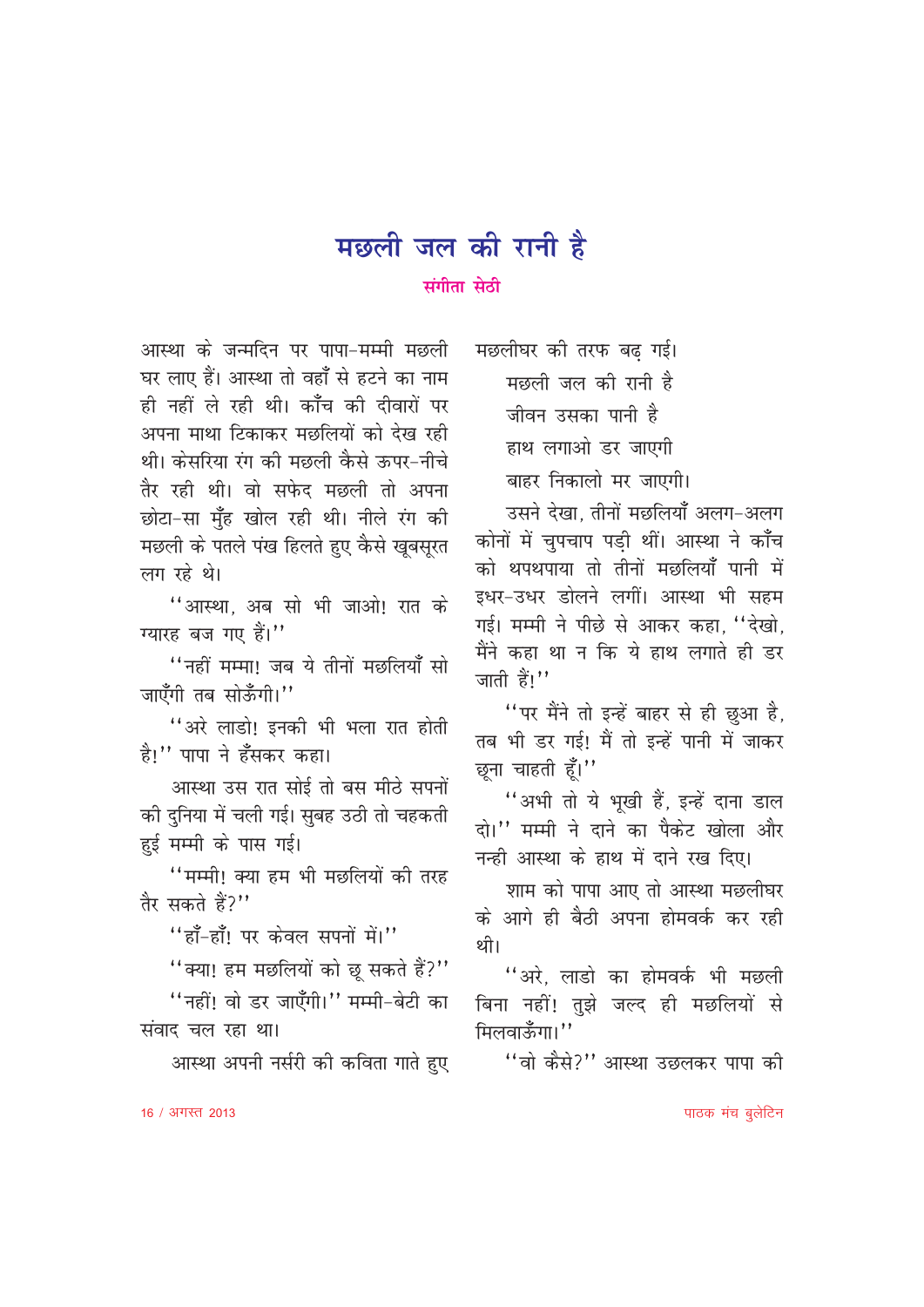गोद में जा बैठी। पापा ने बताया कि इन छुट्टियों में वे आस्था को थाइलैंड की सैर करवाएँगे।

"अरे वाह! तो हम हवाई जहाज पर बैठकर जाएँगे।" आस्था चहक उठी।

"हाँ! और थाइलैंड के पटाया शहर के समुद्र में अंडरवाटर सी भी है।" पापा बोले।

"मतलब?" आस्था कुछ समझते हुए भी और समझना चाह रही थी। पापा ने जो थाइलैंड के बारे में बताया तो आस्था खुशी के मारे उछल पड़ी। बस. परीक्षा खत्म होते ही आस्था और उसकी मम्मी ने थाइलैंड जाने की तैयारी शुरू कर दी।

थाइलैंड की राजधानी बैंकॉक पहुँचते ही आस्था का मन तो बल्लियों उछलने लगा।

 $\frac{1}{2}$  $\circ$ 

Readers' Club Bulletin

August 2013 / 17

एअरपोर्ट से तीन घंटे की यात्रा के बाद

आस्था अपने पापा के साथ पटाया में थी।

सागर तट के किनारे पहुँचे तो पापा ने समुद्र

में ले जाने वाले दल से बात की। छोटी-सी

ट्रेनिंग के बाद आस्था भी तैयार थी समुद्र में

उतरने को, जहाँ वह मछलियों को नज़दीक

और एक लाइफ जैकेट भी। पैरों में गम बट।

समुद्र के अंदर जाती हुई सीढ़ियों पर आस्था

को पापा-मम्मी के साथ खडा किया गया।

समुद्री दल के नेता ने उसे बताया कि जब वे

समुद्र के अंदर पहुँचेंगे तो तीन इशारे ही काम

आएँगे। अगर आप ठीक महसूस कर रहे हैं तो हथेली फैला देना। जब आप जाने के लिए

आस्था को भारी-सा हेलमेट पहनाया गया

से देख सकेगी।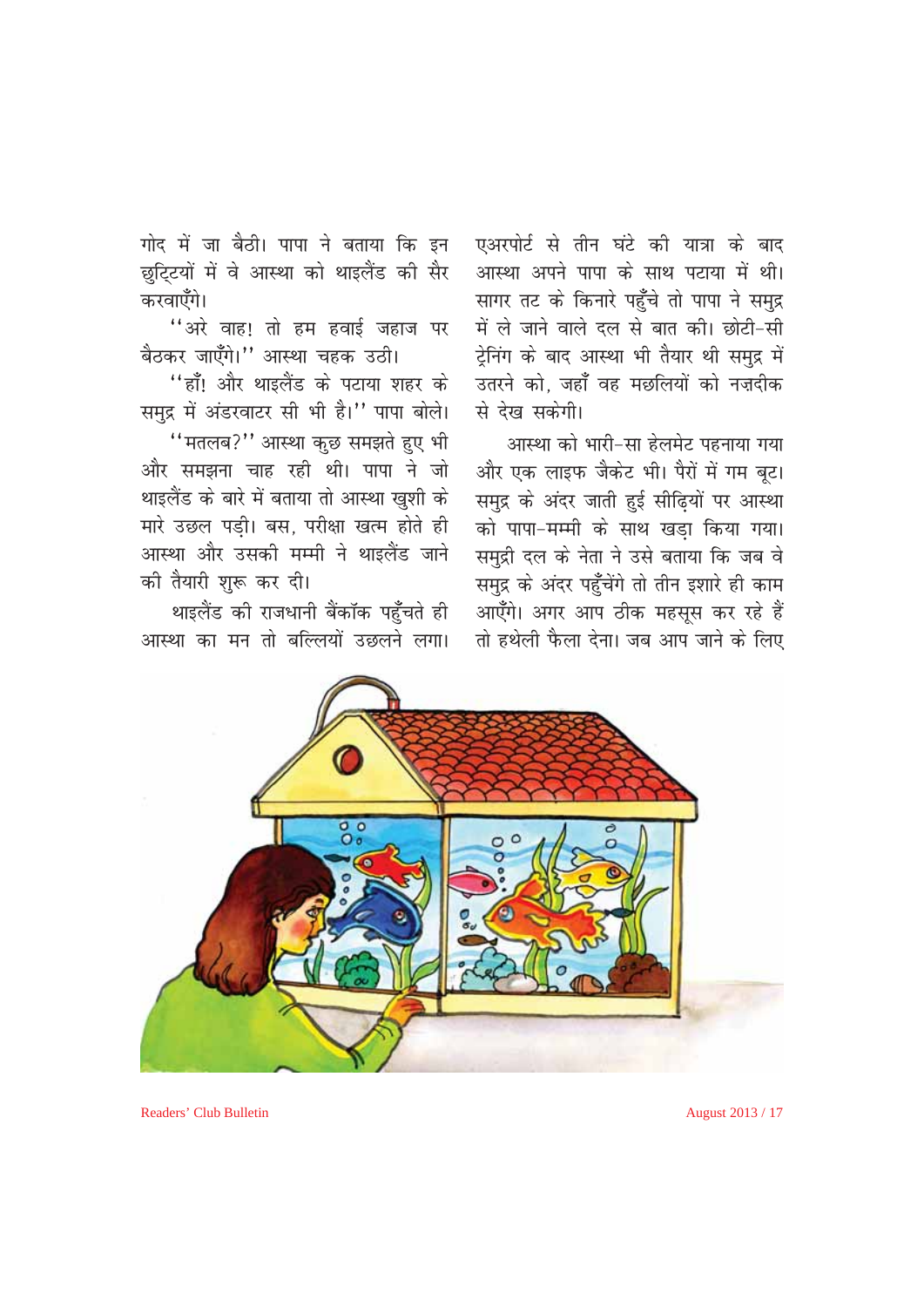

उसके कितनी नज़दीक थीं! उसने छना चाहा तो वो दुबककर दूसरी दिशा में चली गईं। उसे अपने बचपन की कविता याद आई... मछली जल की रानी है। जेनिथ ने उसे बेड़ दिया कि वो मछलियों को खिला दे। अरे ये क्या। देर सारी मछलियाँ उसके चारों तरफ आ गईं। उसे लग रहा था वह अपने घर में रखे मछलीघर में घुस गई है।

आस्था रोमांचित थी। थोडा आगे बढी तो एक स्टारफिश उसके हाथ पर आकर चिपक गई। समुद्र के तल पर उसे हरे-नीले-पीले शैवाल नजर आ रहे थे। वहाँ शंख और सीपियों का भंडार था। बीच में लाल-हरे नग जैसे दिखाई दे रहे थे। जैसे उसकी मम्मी मूँगे की माला पहनती है। समुद्र में एक किलोमीटर की चहलकदमी के बाद जेनिथ ने ऊपर जाने का इशारा किया।

आस्था समुद्र से बाहर आई तो देखा, पापा पहले ही आ चुके थे। आस्था को लगा, वह अभी-अभी एक खूबसूरत सपना देखकर लौटी है।

> 1/242, मुक्ता प्रसाद नगर बीकानेर (राजस्थान)

तैयार हों तो अँगूठा नीचे कर देना और यदि आप ठीक महसूस न करो तो अँगूठा ऊपर कर देना।

आस्था ने अँगठा नीचे किया तो दल की सदस्य जेनिथ हाथ पकड़कर उसे नीचे की तरफ ले गई। आस्था हेलमेट में से समुद्र के पानी को देख रही थी। समुद्र के और नीचे जाने पर आस्था के कान दुखने लगे तो उसने घबराकर अँगूठा ऊपर कर दिया। जेनिथ ने झट से उसे समुद्र से बाहर की तरफ निकाल लिया. पर आस्था को तो अभी मछलियाँ देखनी थी। उसने साहस किया और दल की सदस्य जेनिथ को वापस अंदर जाने के लिए इशारा किया। इस बार वह पहले से बेहतर महसुस कर रही थी। उसके ईर्द-गिर्द मछलियों का संसार था। नीली. पीली और बैंगनी मछलियाँ

पाठक मंच बूलेटिन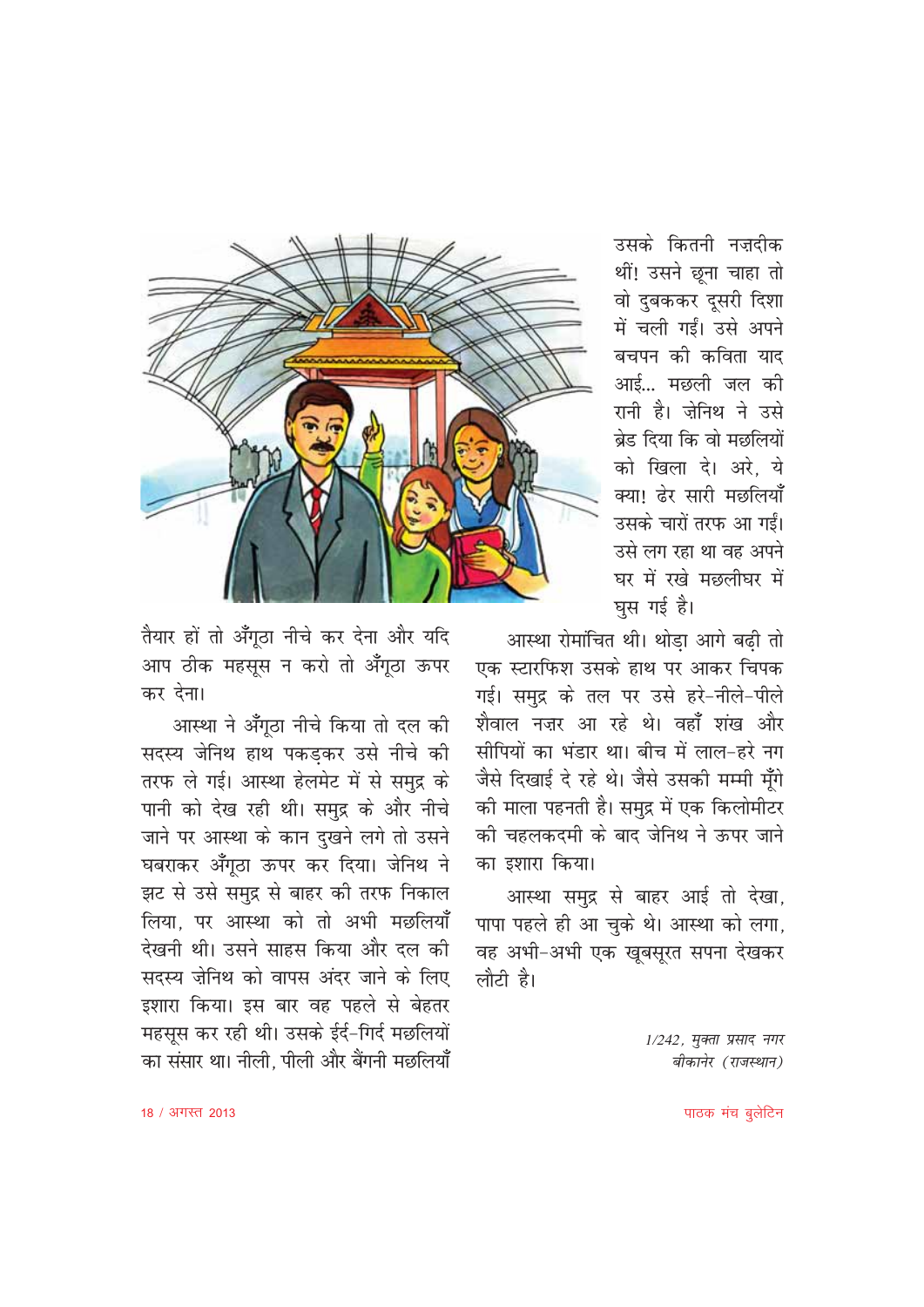### **Easy-going Harpey Avril C. D'souza**

Harpey was a young harp seal. She was sitting on ice floe and day dreaming.

"Come on Harpey. You can't cling to your ice floe forever. You need to swim," mother harp seal scolded.

Strangely Harpey was terrified with the idea of swimming.

"Oh! Please Maa, I love to be here," Harpey said. She curled up and pretended to doze off.

"You can't get your food if you lie there all day," mother reminded.

"Could you get me some food, please," Harpey pleaded. She was hungry, but she was afraid to swim. She was ashamed to say so.

"At least you could teach me to fly then I could get my food," Harpey said.

"Silly Harpey, you need wings to fly," said mother.

"Then I'd rather jump from one tree to another like a monkey," suggested Harpey.

"Seal-food does not grow on trees, Harpey," mother said.

"I don't like to fight with waves," whined Harpey.

"If you live without trying, you're sure to be starving," mother said.

"But don't you remember, I tried yesterday," Harpey whimpered.

"Winners never quit trying and quitters never win," said her Maa sternly.

Harpey was awfully hungry. "Please Maa, I'm hungry could you get me some food," she pleaded. That made Maa



Readers' Club Bulletin August 2013 / 19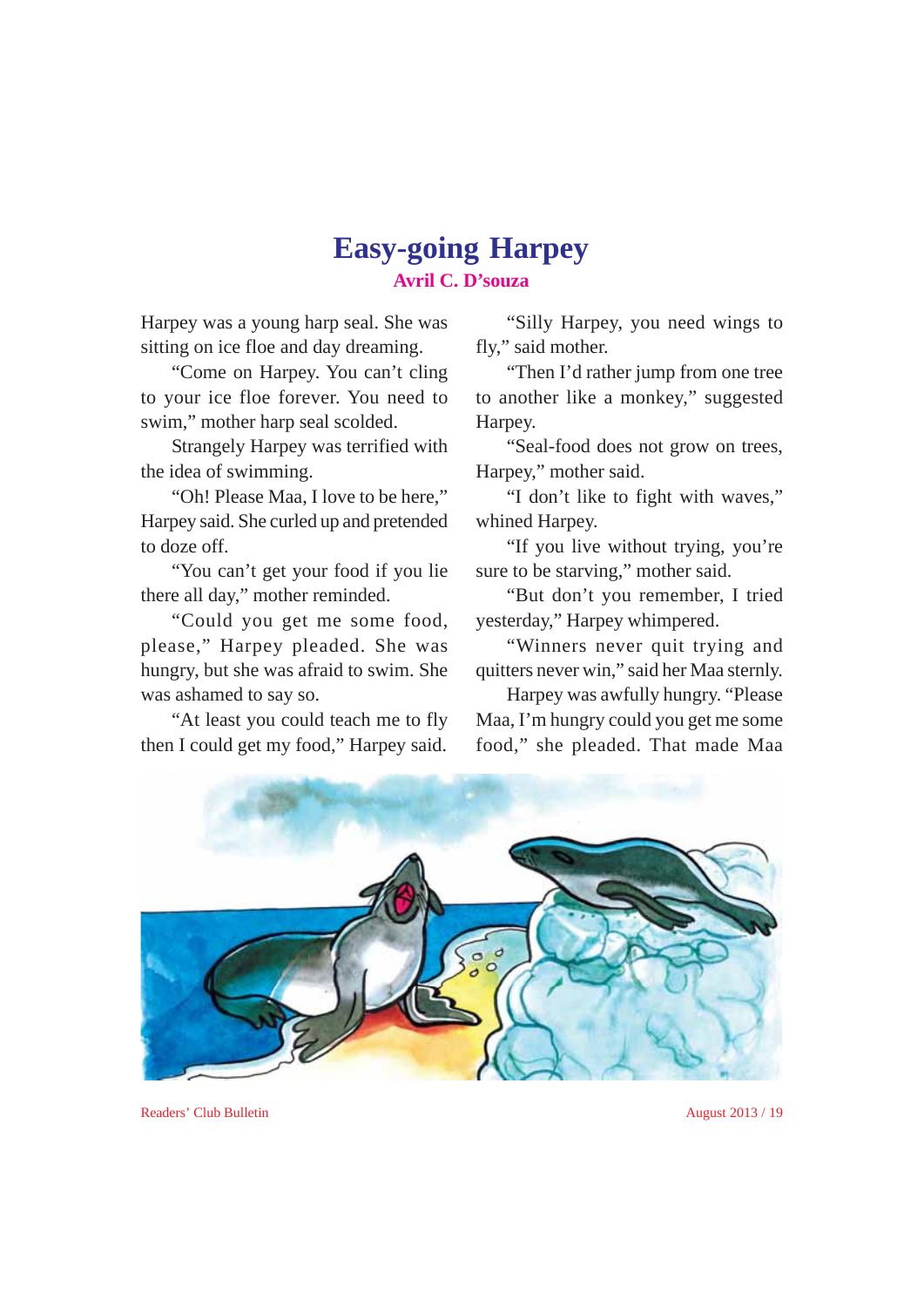

angry. "You better get it," she scolded.

Dejected mother slid off the ice floe, and swam away. Harpey dozed and then slept off.

An hour later, Harpey woke up to the sounds of a wind storm. Rain came pouring from dark clouds. Huge waves pulled and pushed Harpey's ice floe. Harpey looked around and saw other seals on their ice floes. She felt secure.

Suddenly a giant wave crashed into her ice floe. It split into two. Harpey clung to her ice bed with her clawed flippers. A very big wave almost turned her bed over. Harpey went slithering to the side. She clung fast. Her heart was beating like a wild drum.

Another huge wave almost turned her ice floe. Harpey again went slithering to the side. She was frightened.

"Maa, Maa!" Harpey cried out in horror. At that moment she realized that Maa was nowhere and that was why there was no answering cry.

Soon Harpey was numb with the cold and dumb with fear. Another wave came rolling and this time Harpey's ice floe crashed into splinters.

"Maa, Maa!" cried Harpey.

She bobbed up and down in the frightful, swishing water. She tumbled, she choked and spluttered. She flapped her

flippers in fright. She thrashed her tail in despair. She whined and sobbed.

"Where was her Maa?" she wondered. And suddenly Harpey was swimming!

Before long the storm had passed. It had stopped raining. Fear had left Harpey. She felt good all over. The swishing of waves seemed like music to her ears.

"Hi Harpey, having fun?" someone asked. Harpey screamed in delight.

"You're doing great Harpey," someone called out. It was her Maa. A thrill shot through Harpey.

"If I had known it was so easy, I would have done this long ago, Maa," Harpey said. She was so happy that she did not want to stop swimming.

"You are the best Harp seal, Harpey," said Maa happily.

"You are the best Maa for letting me find my talent," Harpey told her.

> St. Xavier's School, Camp, Belgaum (Karnataka)

 $20 / 3$ गरत 2013 ikBd eap compared to the compared to the compared to the compared to the compared to the compared to the compared to the compared to the compared to the compared to the compared to the compared to the com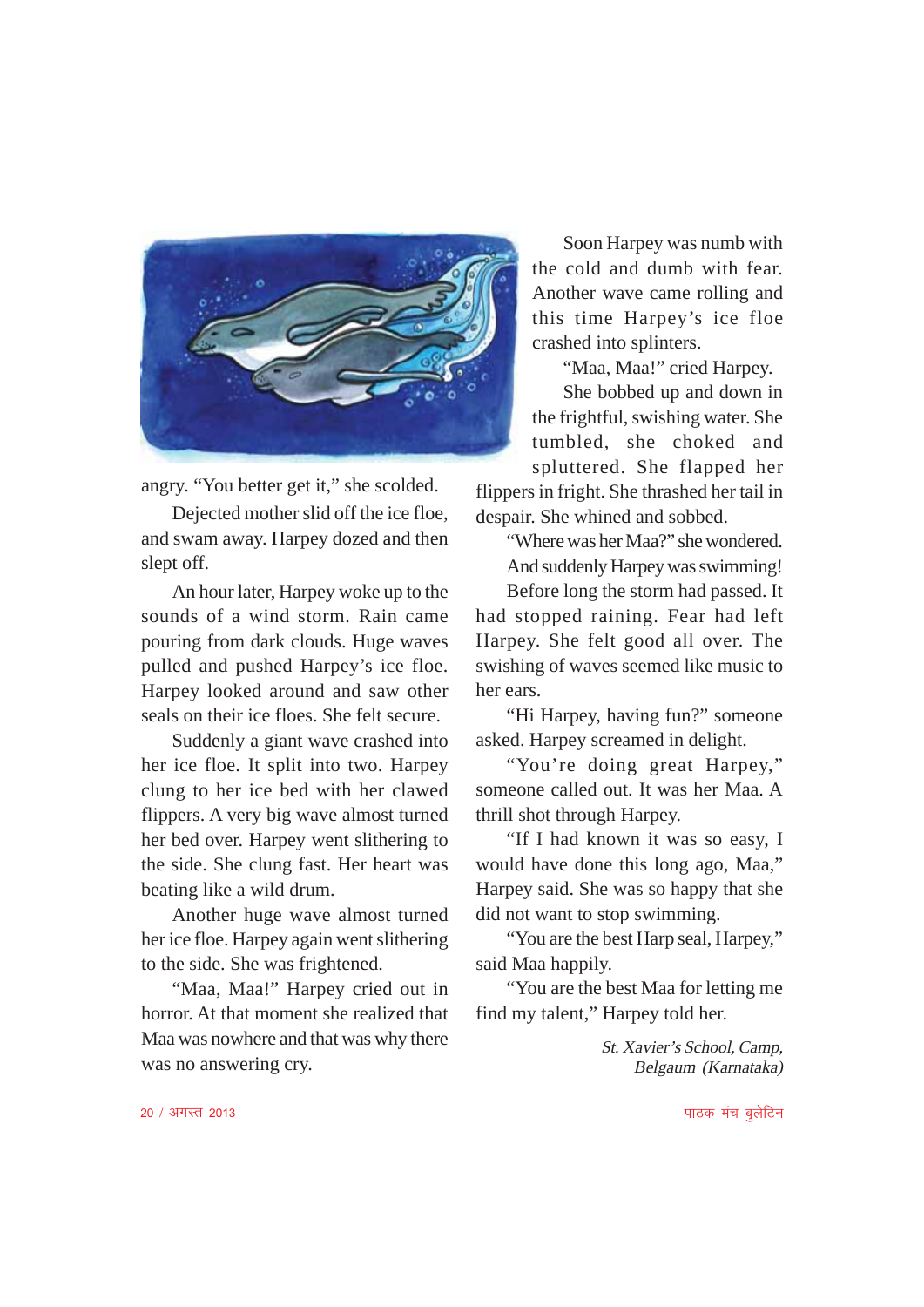# घमंडी रहे अकेला

#### रश्मि बडथ्वाल

एक फार्म हाउस था। वहाँ बड़े-बड़े पेड़ थे। क्यारियाँ थीं। फुल थे। सुंदर-सा एक घर था, और उसके पास ही अस्तबल था। अस्तबल में एक घोड़ा रहता और एक गधा।

फार्म हाउस में कई माली और नौकर काम करते थे। गधे पर लादकर वे सब्जियाँ बाज़ार पहुँचाते। खाद लादकर लाते और भार ढोने वाले दुसरे काम भी करते।

घोडे पर केवल मालिक सवार होते। वे रोज घुड़सवारी करते। उनकी सुबह-शाम की सैर घोडे पर ही होती। गाँवों में, जंगलों में घूमना उन्हें अच्छा लगता। बस घोड़े की दोस्ती से वे अपना शौक पूरा कर लेते। बाकी समय घोडा अस्तबल में रहता। नौकर उसे खिलाते-पिलाते. खरहा करते. मालिश करते।

दिन भर घोड़ा और गधा चुप रहते। खाते, सोते. काम करते या थकान मिटाते। रात को अस्तबल में कोई आदमी नहीं आता था। कोई चिडिया तक नहीं आती थी। बस घोडा और गधा ही वहाँ पर रह जाते। तब वे दोनों बातें करने लगते। दिन भर क्या किया, कहाँ घूमे, क्या देखा, क्या खाया, यही बातें करते रहते।

गधे की बातें सीधी-सादी होतीं पर घोडे को तो अपनी ताकत का घमंड था। वह जब-तब गर्ध का मजाक उडाता। गधा झगडा पसंद नहीं करता था इसलिए चुप ही रहता। घोडे को बढावा मिलता रहा और वह गधे पर ताने कसने लगा।

"ओ बौने, तुझ पर कोई सवार नहीं हो सकता। तू है किस काम का?'' एक दिन घोडे ने कहा।

"धोबी मुझ पर गठरी सहित बैठ जाता है। मैं कई-कई बोरे लादकर आता-जाता हैं। काम का न होता तो मालिक मुझे पालते ही क्यों।''

"अबे जा! मलिक ने तो तुझे इसलिए पाला है कि मेरा मनोरंजन होता रहे। वरना अकेला मैं बोर न हो जाता!" घोडा हँसता।

घोड़े की बात पर गधा उदास होकर चुप हो जाता। पहले तो घोडा ताने मारकर ही सो जाता था पर बाद में वह गधे को सताने के लिए लात भी मारने लगा। गधा बेचारा उससे छोटा था इसलिए मन मारकर रह जाता।

एक दिन घोडा उसे बार-बार कोंच रहा था, "गधे, ओ गधे! गधे का मतलब ही बेवकूफ होता है। जानते हो?"

कई बार चुपचाप सुनकर गधा बोला, "यह अर्थ सही नहीं है। गधे का मतलब गधा ही होता है। गधा माने एक पशु, बेवकूफ नहीं। $^{\prime\prime}$ 

''जा-जा, सारी दुनिया जानती है कि गधा मूर्ख होता है। एक तू मूर्ख, एक उल्लू मूर्ख। बस, दो ही प्राणी मूर्ख होते हैं।"

Readers' Club Bulletin

August 2013 / 21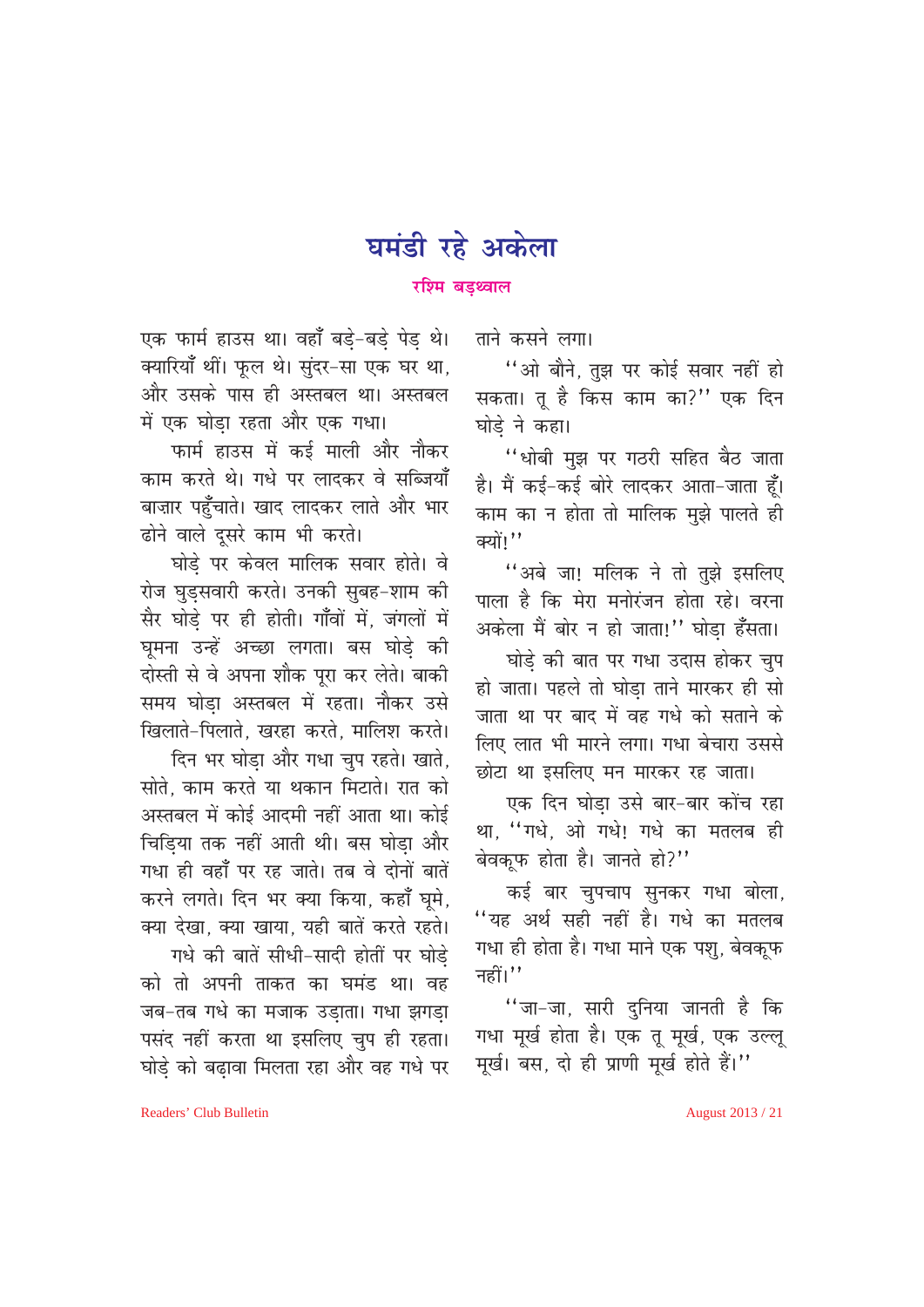"गलत कहते हैं लोग। उल्लू भी मूर्ख नहीं होता। वह तो बड़ा चतुर जीव होता है। इतनी तरह की बोलियाँ बोलता है कि दूसरा कोई बोल ही नहीं सकता। उसका दिमाग तो बहुत तेज होता है।"

"और तेरा दिमाग कैसा है? तेरे पास दिमाग होता तब तो तेज या धीमा होता, पर तू बेचारा तो बिना दिमाग का है!" घोड़े ने हँस-हँसकर गधे पर दुलत्ती जमा दी।

गधा ढीला-ढाला-सा खड़ा था। घोड़े के प्रहार से वह नीचे गिर पड़ा। उसे बहुत चोट लगी। वह उठ नहीं पाया।

सुबह मालिक अस्तबल में आए। गधे को गिरा हुआ देखा, "अरे, तुझे क्या हो गया?" मालिक ने पूछा।

गधे ने अपनी भोली आँखें घोड़े पर टिका दीं। मालिक समझ गए। उन्होंने गधे की चोटें देख ली थीं।

फिर डॉक्टर बुलाया गया। गधे की मरहम-पट्टी हुई। उसकी विशेष देखभाल होने लगी। जब वह ठीक हो गया तो मालिक ने पूछा, "तुम्हारा अलग कमरा बना दें?"

गधे ने ऊपर-नीचे सिर हिलाया। मालिक ने अस्तबल को दो हिस्सों में बाँट दिया। जिधर से दीवारें दिखाई देती थीं उधर वाला हिस्सा घोडे को मिला। जिधर से बगीचा दिखाई देता था वह हिस्सा गधे को मिला।



पाठक मंच बूलेटिन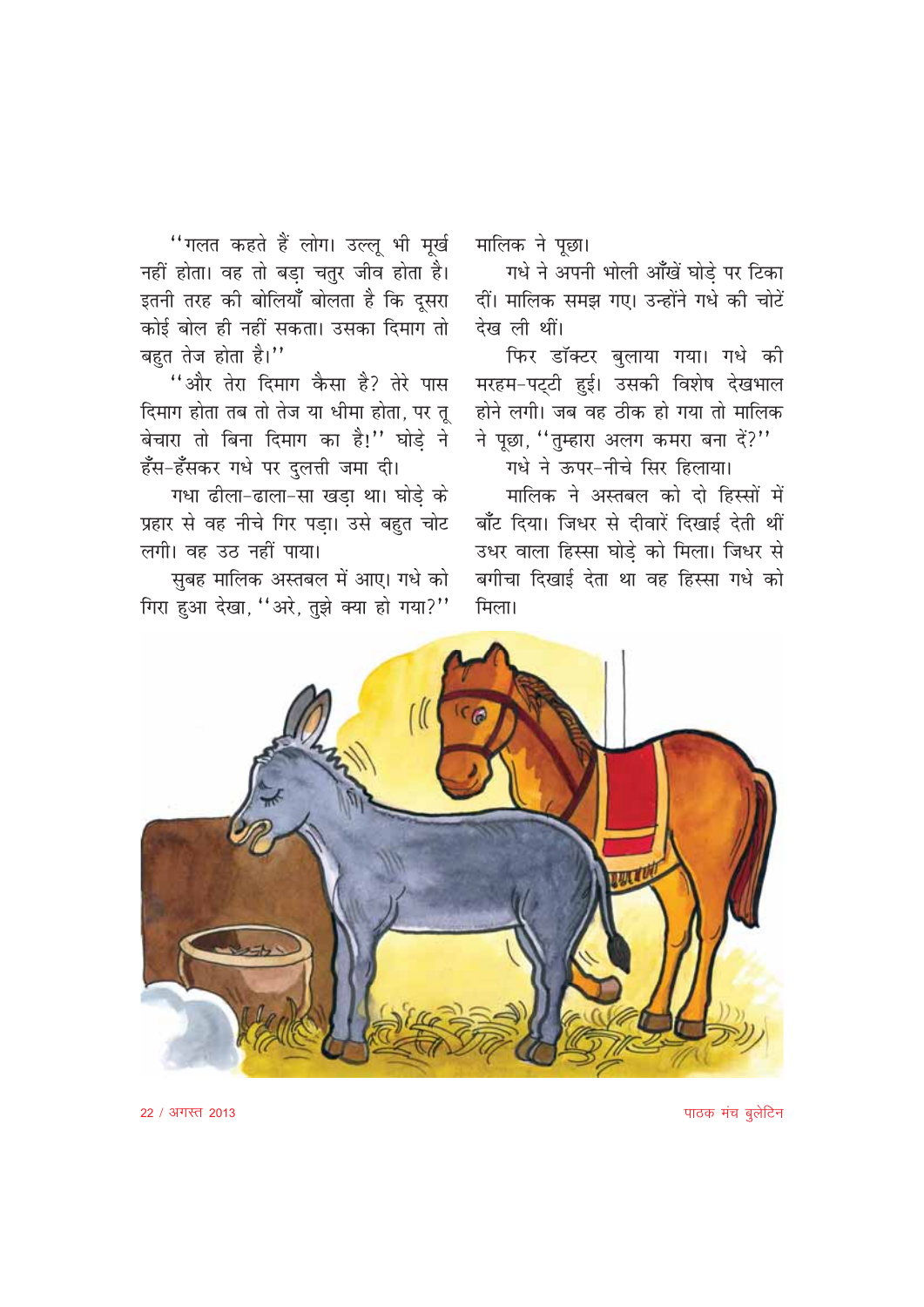

सुबह-सुबह चिडियों का झुंड आता। गधे की खिडकियों पर बैठकर चहकता। दिन .<br>में कभी भँवरे हालचाल पूछते, कभी तितलियाँ आकर चुटकुले सुना जातीं। गधा कभी बोर नहीं होता। वह शांत रहता, मुस्कराता रहता, इसलिए उसके पास सभी का आना-जाना था। उसकी तरफ खूब चहल-पहल रहती।

उधर घोड़ा बिलकुल अकेला पड़ गया। न उसकी ओर तितलियाँ जातीं, न चिडियाँ, न भँवरे। कई दिन बीत गए। रात में उधर कभी-कभी चूहे आते। एक दिन एक चूहे ने पूछा, "घोड़े, क्या तुम गूँगे हो?"

"नहीं, मैं बोल सकता हूँ। देखो, बोल रहा हूँ न!"

"तब क्या बहरे हो? तुमसे कोई बोलता तो है नहीं!"

घोड़ा गुस्से से हिनहिनाया, "एक खुर रखूँगा तो तेरे जैसे हजार चूहे एक साथ मर जाएँगे। मुझसे पंगा लेता है!"

चूहा दौड़कर दूर गया, फिर जोर से बोला, "अब समझा! तुम गुस्सैल हो और घमंडी भी। इसीलिए तुमसे कोई नहीं बोलता। रहो अकेले। मैं भी नहीं बोलूँगा।'' यह कहकर चूहा सर्र से भाग गया। घोड़ा उसका कुछ भी नहीं बिगाड सका। वह उदास हो गया। उसे समझ आने लगा कि चूहा मजाक में भी सही बात कह रहा था।

> 21. नील विहार. निकट सेक्टर 14 इंदिरा नगर, लखनऊ-16 (उ.प्र.)

Readers' Club Bulletin

August 2013 / 23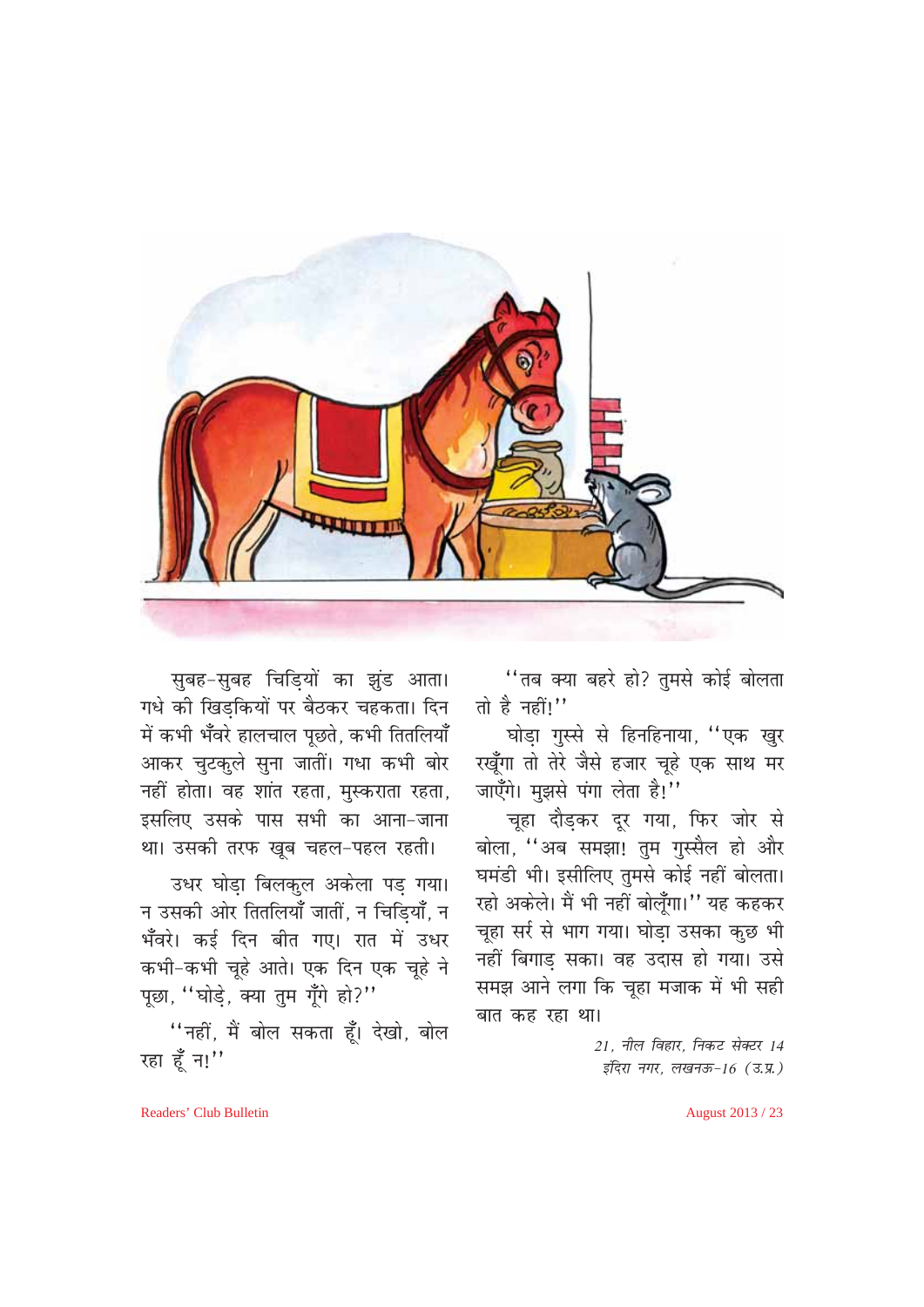

राखी का त्योहार है आया. भाई-बहन का प्यार है लाया। भैया मेरे भूल न जाना, रक्षा का कर्तव्य निभाना।

आओ भैया, आओ भैया, जल्दी से तुम हाथ बढ़ाओ। रंग-बिरंगी राखी लाई, अपने हाथों में बँधवाओ।

आओ तुमको तिलक लगाऊँ, आरती उतार के बर्फी खिलाऊँ। जल्दी से दे दो उपहार, बहना का है यह त्योहार।



छह साल की अक्षिता हिंदी ब्लॉगिंग की दुनिया में एक परिचित नाम बन गई है। अक्षिता का ब्लॉग 'पाखी की दुनिया' हिंदी के टॉप 100 ब्लॉगों में एक है।

> पुत्री-श्री कृष्ण कुमार यादव निर्देशक-डाक सेवाएँ, इलाहाबाद परिक्षेत्र इलाहाबाद-211001 (उ.प्र.)

> > पाठक मंच बूलेटिन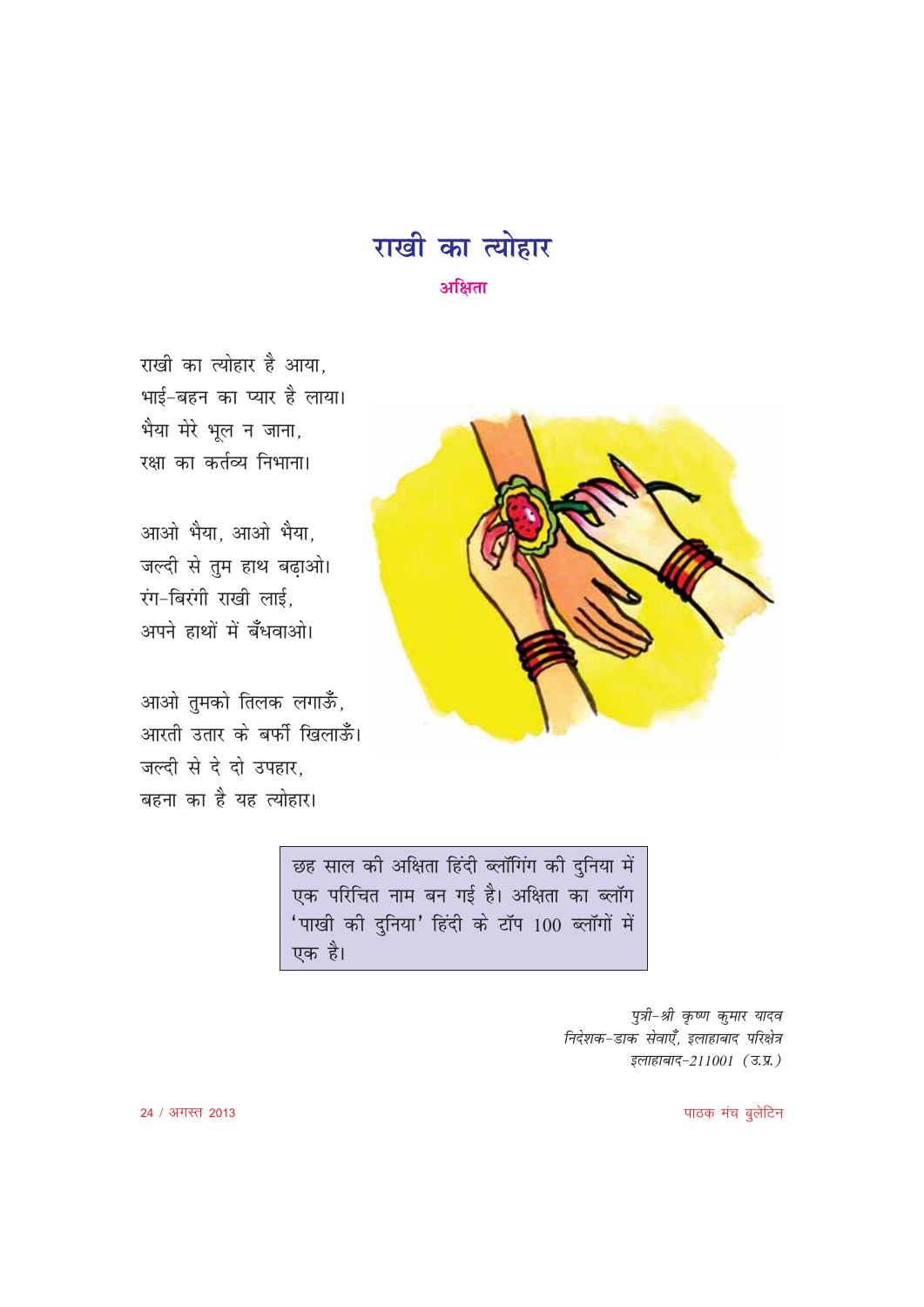# **Loony Limericks Ratna Manucha**

A young damsel most fair Walked around without a care Along came a bee Buzzing around her peskily And soon her nose swelled to the size of a pear!

Cricket is a game Which has brought enough shame To those who play night and day It has led young men astray Who actually wanted some fame!

There was a man from Sopore Whose snore was as loud as a roar It startled the neighbours Who wanted no favours Except that he tone down his snore!



Principal Little Flower School 6, Haridwar Road Dehradun-248001 (Uttrakhand)

Readers' Club Bulletin August 2013 / 25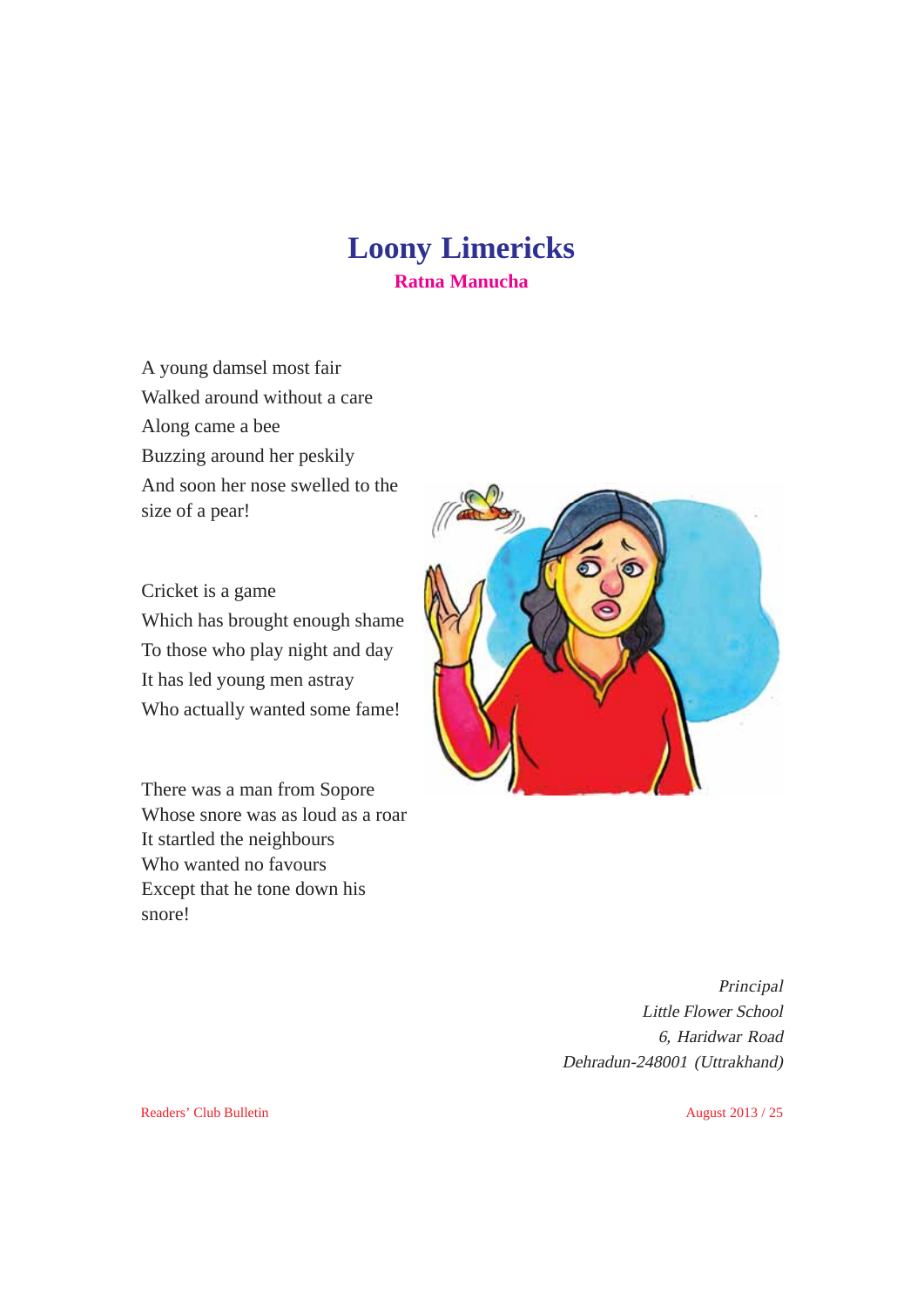

सारंडा नामक गाँव में एक लड़का रहता था, जिसका नाम था राम। वह 25 वर्ष का था। वह जितना कमाता उतने में खुशी से रहता था।

एक दिन उसने सोचा, 'क्यों न अधिक पैसे कमाने के लिए शहर जाया जाए?' उसने रात में ही अपना थैला तैयार कर लिया। थैले में उसके वस्त्र और कुछ पैसे थे। फिर वह सबह के समय अपने थैले के साथ स्टेशन की ओर चल दिया। वह शहर जाने वाली टेन में बैठ गया।



शहर पहुँचने के बाद वह रिक्शे के लिए स्टेशन से बाहर निकला। वह रिक्शे पर बैठने ही वाला था कि कोई उचक्का उसका थैला छीनकर भाग गया। राम चिल्लाता ही रह गया। फिर क्या करता वह? तब तक उसे भख लगने लगी थी। उसने एक होटल में जाकर खाना माँगा तो उसे डाँट-फटकार कर होटल मालिक ने भगा दिया। तब उसे होटल के बाहर एक कूड़ेदान में फेंकी हुई रोटी मिली। उसने खाने के विचार से रोटी उठाई ही थी कि कुत्तों का एक झूंड उसने अपनी ओर आते देखा। वह भागता हुआ स्टेशन जा पहुँचा।

राम के पास अब कोई उपाय नहीं बचा था। वह रोने लगा। थोडी देर बाद उसने सोचा कि रोने से कुछ नहीं होगा। तब उसने एक होटल में काम के लिए मिन्नत की। होटल के मालिक ने उसे काम दे दिया। न चाहते हुए भी उसने जूठे बर्तन धोए और गंदे मेज साफ किए। कछ दिनों तक काम करने के बाद कमाए हुए पैसों के साथ उसने गाँव जाने की सोची। उसने मालिक से अनुमति ली और अपने गाँव चला गया। वहाँ वह फिर से खेती कर एक खुशहाल जीवन बिताने लगा।

> केंद्रीय विद्यालय मेघाहातूबुरू-833223 (झारखण्ड)

> > पाठक मंच बूलेटिन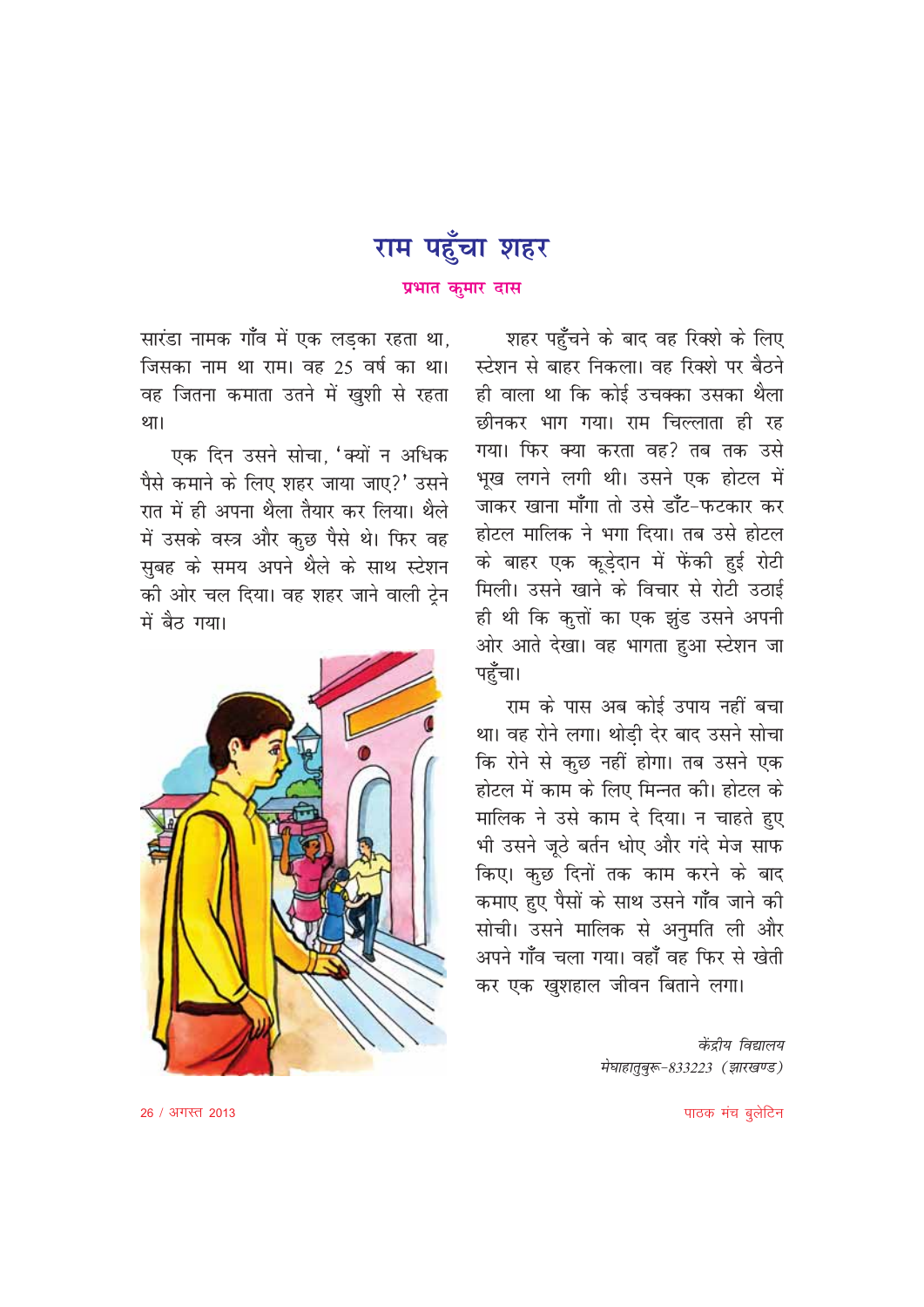# **The Baobab Tree Anupa Roy**

Lata ran from window to window of their new house.

"What a big garden. And see, there is a forest on the hills," exclaimed Lata.

"These are the botanical gardens, Lata," her mother replied.

Her mother carefully unpacked a trophy from the box. She dusted it and put it on the shelf.

Her mother said, "Your father is now curator of these gardens."

Lata jumped up and down. "Oh! All those hills and the trees growing on them?"

She scurried towards the back yard and said, "Father, Mother! Come and see the upside-down tree."

Her parents came out.

"This is Baobab tree – from Africa," laughed her father, who knew a lot about trees.

Lata stared at the funny tree which seemed to have its roots in the air.

"Let me tell you the story of the Baobab," said Lata's father.

In the garden of the Great Spirit – for that is the name Africans have given to the God, many trees were being planted. The trees stood proudly – happy to be part of the garden. Except one tree – the Baobab. It wasn't happy and complained loudly.

"I want to be taller than the Palm. I want to be more beautiful than the Flame tree and I want more fruits like the Fig", said the Baobab.

"I want... I want..." he kept on grumbling.

At last the Great Spirit was fed up. He picked up the Baobab and flung it over the wall of his heavenly garden. The Baobab flew through the air – down and down and landed on earth - upside down. And so, African people say it has grown that way ever since – with its roots in the air. Of course it can no longer complain.

There are many such folktales in Africa about the Baobab. It is a very special tree. Many people worship it and call it Um which means mother. The Bantu people believe that the Baobab holds up the sky and Resa — the Rain God lives in it.

"Tell me more, Father," said Lata.

Baobab is found in many parts of Africa and Madagascar. It is the largest tree that grows in the deserts. It flowers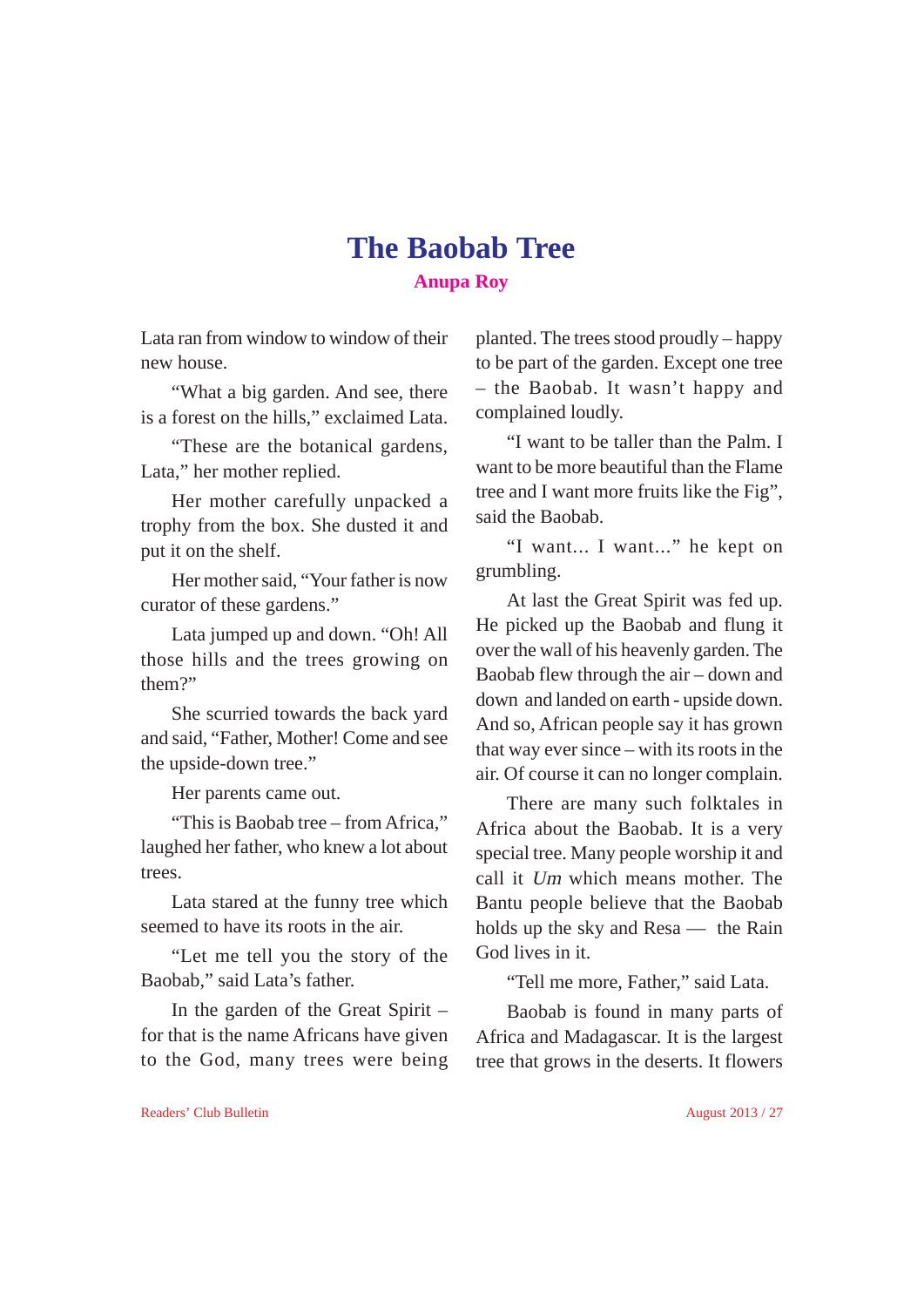for only one night in a year.

Do you know Baobab can live for five hundred years? When the Baobab becomes old, its trunk becomes hollow and provide living space for humans. Africans use it as tombs, stores, cattle stalls, markets, prisons and even bus stops! Inside one very large tree they have made a restaurant!

"Imagine eating inside a tree, Father?" said Lata.

But most hollow Baobabs are also home for snakes, bats, bush-babies and bees. Elephants love to eat its spongy outer bark. Sometimes they eat up the

entire tree. This is because the tree can contain up to 4,000 litres of water in its trunk!

"Just like a water tank," said Lata.

The trunk is also peeled off to make ropes, thatching for roofs and clothes. And at one time the fiber was exported to India and England to make banknotes. But unless very badly damaged it can regrow its trunk!

"What a fantastic tree!" said Lata.

Baobab gives more than water. Its leaves are dried to make porridge. It is a medicine for diseases like diarrhoea, asthma and fever.



28 / अगस्त 2013 **ikabara ang pag-amaza ang pag-amaza ang pag-amaza ang pag-amaza ang pag-amaza ang pag-amaza ang pag-**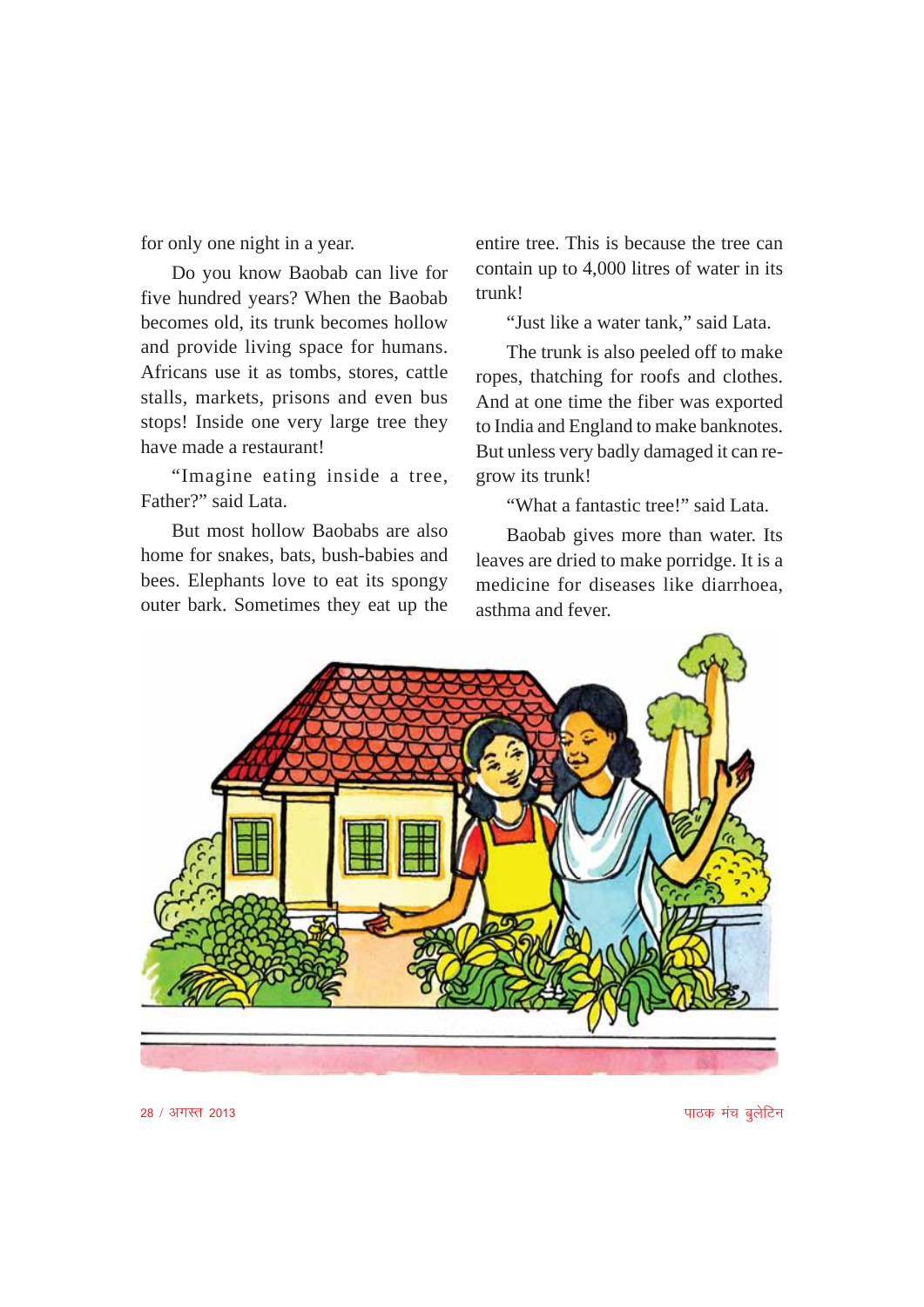The fruit pulp is powdery and often used instead of milk.

Ground and roasted seeds are used as toothpowder.

Scientists have found that the fruit pulp has lots of Calcium which is natural soluble fibre and is good for bones, stomach and liver. The fruits and leaves of the Baobab tree have more Vitamin C than oranges.

Even the seeds and seed oil are good. Scientists have recently identified an alkaloid–adansonin in Baobab.

"Without Baobab, life in Africa would be harder", said Lata thoughtfully.

Many African organizations use Baobab as their symbol. A lot of research work is going on to find out how it can be used. For Africans, Baobab is the tree of life.

"So, it was for good that the Great Spirit threw it out." said Lata.

"Perhaps," smiled her father. anupa\_roy@yahoo.com

making medicines.

Alkaloids are nitrogenous chemicals that are found in plants and even some animals. They are important source for

Readers' Club Bulletin August 2013 / 29

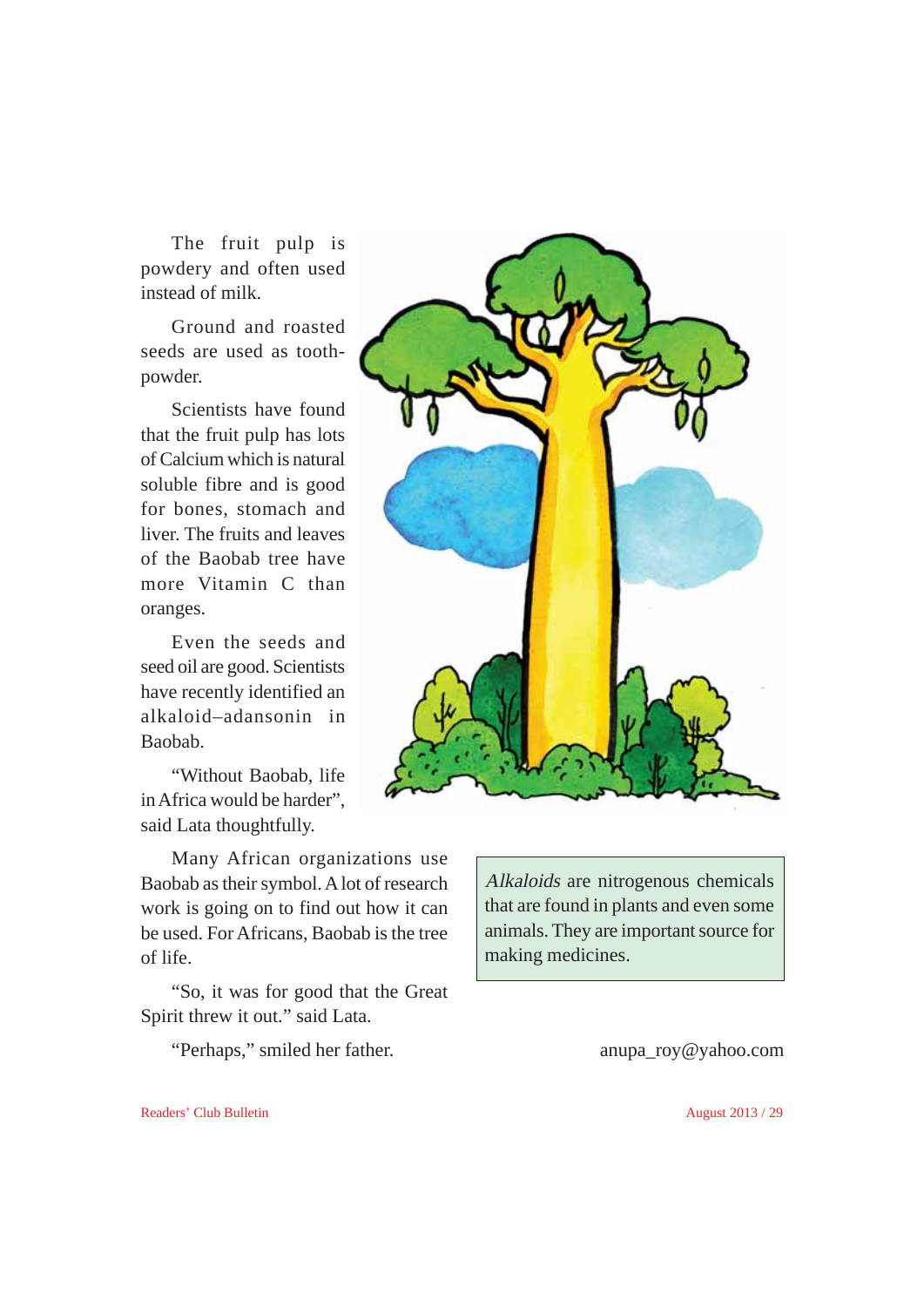#### My Page

# **When Raju began to work hard! Yash K.K.**

Once there was a boy, Raju. He was in seventh standard and was an average student. When his final examinations were drawing nearer, he started going to the temple everyday and prayed to God for good grades.

His parents were very strict. They arranged a home tutor for him. When his tutor came Raju told him, "I want to clear my examination with good grades but don't know how. Please help me out!"

His teacher replied, "Your grades, your marks, your future is in your own



hands. You will have to study hard to score well."

Hearing this, Raju was disappointed. He expressed his helplessness and said, "I will not get good grades because I'm an average student."

The teacher said, "I can only guide you my child. Your parents and teachers can only guide and help you wherever you face difficulties and rest is in your own hands. You know better than us what is good and bad for you."

He understood the advice of his

teacher that everything depends on you. It is in your hands to choose the right path and started studying hard. After a month, when his results were out he was happy to see that he had got good grades. He realized that whatever he got was the outcome of the hard work that he had put in.

> DAV Public School Sahibabad – 201005 (Uttar Pradesh)

30 / अगस्त 2013 किलोमी को साथ करने के बाद करने के बाद करने के बाद पर प्रकाश करने के बाद करने के बाद करने के बा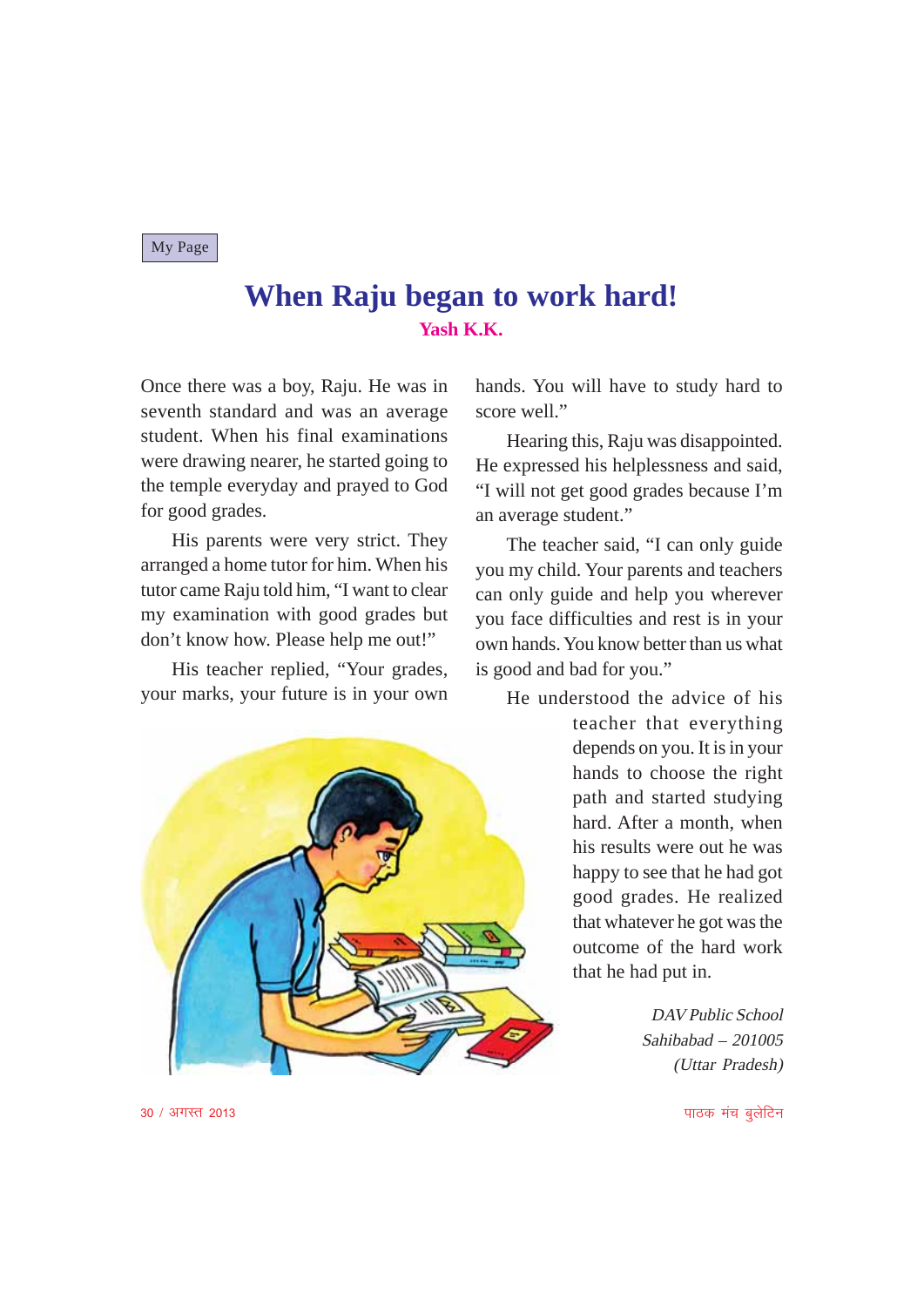



श़तुरमुर्ग एक ऐसा पक्षी है जो उड़ नहीं सकता। यह दौड़ता है। इसका कारण इसके पंखों की पेशियों का विकसित न होना है। इसकी पूँछ भी बहुत छोटी होती है, जो उड़ने में सहायक नहीं है। लेकिन इसकी रफ्तार बहुत तेज होती है। यह 65 किमी प्रति घंटे की रफ्तार से दौड सकता है। इसके पैर बहुत

संसार का सबसे बड़ा पक्षी शुतुरमुर्ग है। इसकी ऊँचाई ढाई मीटर तक होती है तथा वजन एक सौ पचास किलोग्राम तक। शुतुरमुर्ग अफ्रीका में पाया जाता है। यह भारत में केवल चिड़ियाघरों में ही देखा जा सकता .<br>है। शुतुरमुर्ग को अँग्रेजी में 'ऑस्ट्रिच' कहते हैं।

August 2013 / 31

Readers' Club Bulletin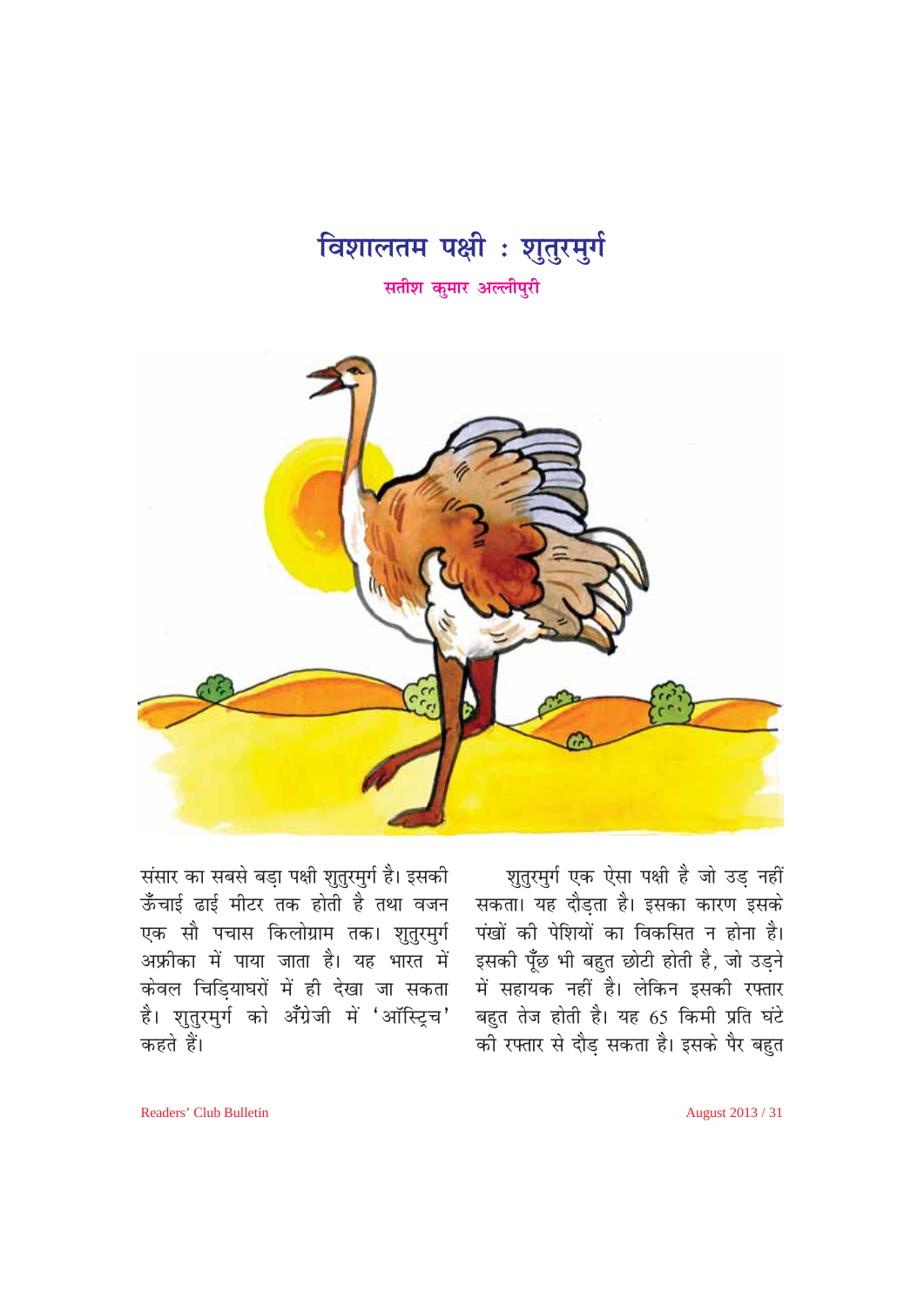

मजबूत होते हैं। इसके पैरों की बनावट भी घोड़े की टाँग जैसी खुरनुमा होती है, अन्य पक्षियों की तरह पंजेनुमा नहीं। यह रेगिस्तान में भी बहुत तेज दौड़ सकता है। शुतुरमुर्ग की आदतें भी रेगिस्तानी जीवन के अनुरूप होती हैं। यह कई दिनों तक बिना पानी पिये जिंदा रह सकता है। जब शतरमर्ग को शत्र का भय होता है तो यह अपनी गर्दन रेत के अंदर छिपा लेता है। इसी आदत के कारण लोग इसे मूर्ख पक्षी भी कहते हैं।

पहले शुतुरमुर्ग की बहुत-सी प्रजातियाँ थीं। लेकिन वे धीरे-धीरे विलप्त हो गईं। अब इसकी सिर्फ तीन प्रजातियाँ ही बची हैं। शतरमर्ग

एक नरभक्षी पक्षी होता है। यह शाकाहारी तथा मांसाहारी दोनों प्रकार का भोजन करता है। अपने आहार में यह छोटे साँप. छिपकलियाँ. कीड़े, छोटे पेड़-पौधों के पत्ते आदि खाता है। यह कंकड-पत्थर को भी उसी प्रकार खा लेता है जैसे अन्य भोज्य पदार्थ को। प्राय: यह दोपहर को अपने भोजन की तलाश में निकलता है।

नर और मादा शुतुरमुर्ग देखने में एक जैसे होते हैं। मादा शुतुरमुर्ग रेत में गड़ढा बनाकर अंडे देती है। इसके अंडे सख्त कवच वाले तथा आकार में बहुत बड़े होते हैं। अफ्रीकन आदिवासी लोग इसके

टूटे अंडों के कवच को बर्तन के रूप में भी प्रयोग करते हैं। अंडे देने के बाद मादा शुतूरमुर्ग उन्हें रेत से ढक देती है तथा उसके आस-पास कंकड-पत्थर रखकर घोंसला जैसा बना देती है। यह अपने अंडों को सेती नहीं है। इसके अंडों को गर्मी धूप से मिलती है। अंडों तथा बच्चों की रखवाली नर और मादा दोनों ही करते हैं। इसके शिश भी खतरे के प्रति विशेष रूप से सावधान रहते हैं। अंडों से निकले शिशु चार-पाँच दिनों में ही आत्मनिर्भर हो जाते हैं।

> 2/345, पुष्प विहार चंदौसी-202412 (उत्तर प्रदेश)

32 / अगस्त 2013

पाठक मंच बूलेटिन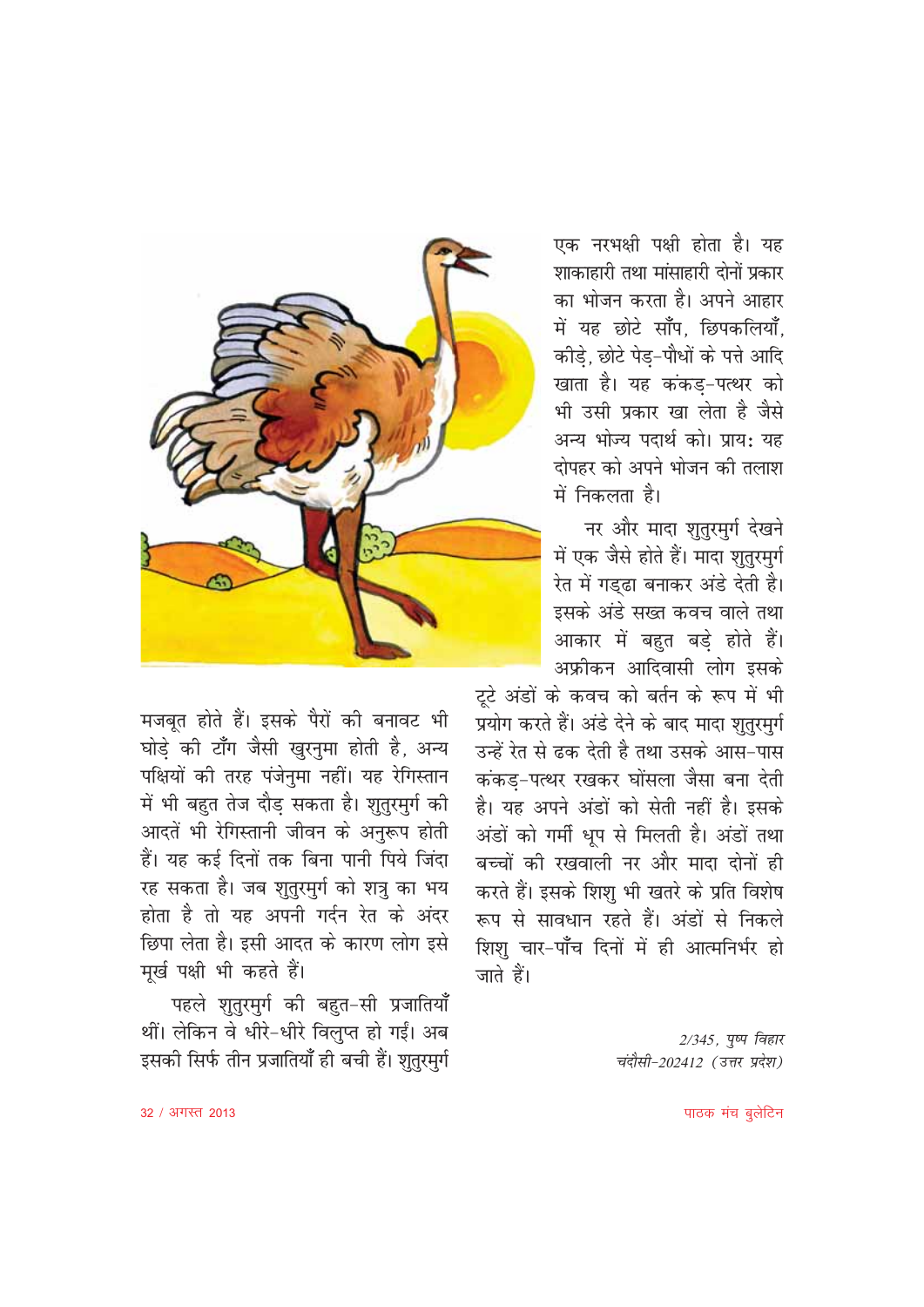# हरिकृष्ण देवसरे की चुनिंदा बाल कहानियाँ



हरिकृष्ण देवसरे की चनिंदा **बाल** कहानियाँ वित्र : उत्तम कुमार बाला नेशनल बुक ट्रस्ट, इंडिया, नई दिल्ली रुपये 85.00



बाल कहानियाँ : फूलों से प्यार पवित्रा अग्रवाल अमन प्रकाशन. दिल्ली रुपये 150.00

हरिकृष्ण देवसरे बाल साहित्य के क्षेत्र में बेहद जाना-पहचाना नाम है। बच्चों के लिए लिखी उनकी अनेक पुस्तकें प्रकाशित हैं। प्रस्तुत पुस्तक में उनकी चुनिंदा 15 कहानियाँ संकलित हैं। हर कहानी में कोई सीख. कोई संदेश या कोई सबक है। उदाहरण के लिए 'थिरकते फुल' कहानी पढकर हमें यह सीख मिलती है कि पेड-पौधों के साथ भी हमें अच्छा बर्ताव करना चाहिए, क्योंकि इन्हें भी पीडा होती है। 'पुरस्कार' शीर्षक कहानी में युवा प्रतिभाओं को पुरस्कार राशि देने की नेताओं की झठी घोषणा का विवरण है। कहानियाँ शिक्षाप्रद भी हैं और रुचिकर भी।

## बाल कहानियाँ : फूलों से प्यार

प्रस्तुत कहानी संग्रह में 'फुलों से प्यार' सहित कुल 25 कहानियाँ संग्रहित हैं। लेखिका का मानना है कि उन्हें परियों की कहानियाँ नहीं रुचतीं बल्कि अपने आस-पास की बच्चों के वास्तविक जीवन से जुडी समस्याओं, घटनाओं पर आधारित कहानियाँ अधिक पसंद आती हैं। यही कारण है कि उनकी कहानियों में परी या कल्पना लोक की कोई कहानी नहीं है। उदाहरणत:. 'छाले अब नहीं' में दीप को सब्जी नहीं खाने पर छाले निकल आने का डर दिखाकर उसे सब्जी खाने की आदत लगी।

पुस्तक समीक्षा